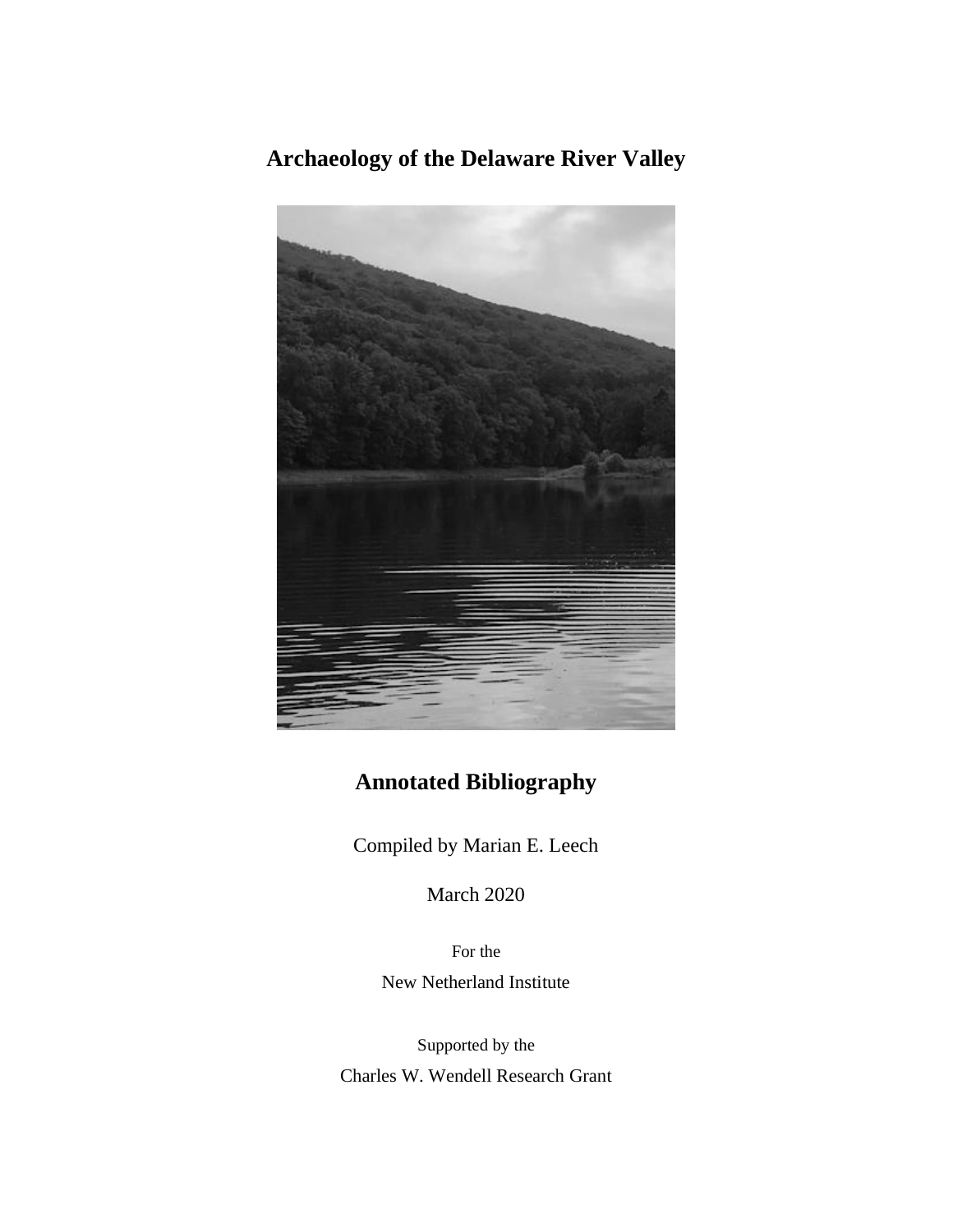The following annotated bibliography highlights archaeological research related to the Middle and Lower Delaware River Valley (at and below Trenton, NJ), and encompassing the presentday states of Pennsylvania, New Jersey, and Delaware. In some cases, sources with ethnographic information are also provided, as they may be useful for future archaeological studies. A few sources outside of this geographic scope have also been selectively included, to provide a broader regional context. Those looking for an overview of Indian archaeological sites specifically in the Upper Delaware River Valley should consult R. Michael Stewart's (2018) bibliography, cited in this work.

Unless otherwise noted, archaeological timeline follows (Stewart 2014 and Archaeological Society of New Jersey):

Paleo-Indian *(12,000 B.C. – 8,000 B.C.)* Early Archaic *(ca. 8000 B.C. - ca. 6500 B.C.)* Middle Archaic *(ca. 6500 B.C. - 4000 B.C.)* Late Archaic *(ca. 4000 B.C. – 1000 B.C)*  Early Woodland *(1000 B.C. - A.D. 1)* Middle Woodland *(1 to A.D. 900)* Late Woodland *(900 to A.D. 1600)*  Contact *(A.D. 1609 - )* 

Special attention for this bibliography has been given to sites of Late Woodland and Contact (Historic) Periods. However, many sites in the region were reoccupied over thousands of years. It remains difficult to document Contact Era sites in the Delaware River Valley, and many are likely lost to development. In other cases, a paucity of European trade goods sometimes lead archaeologists to propose earlier dates for the sites, when this may not always be the case.

The author of this annotated bibliography does not necessarily agree with the views articulated in all of the included works. Discrepancies can be found across sources. For instance, movement towards horticulture, the introduction of domesticates (especially maize), population estimates, and the spatial organization / seasonal (or annual) occupation of settlements, all continue to be "hot topics" in the region. New research also continues to be published related to the location of early colonial forts, and the interactions among Indians, Swedish, Finish, and Dutch settlers in the valley. This annotated bibliography is very much an active work in progress that attempts to capture some of these recent findings and discussions.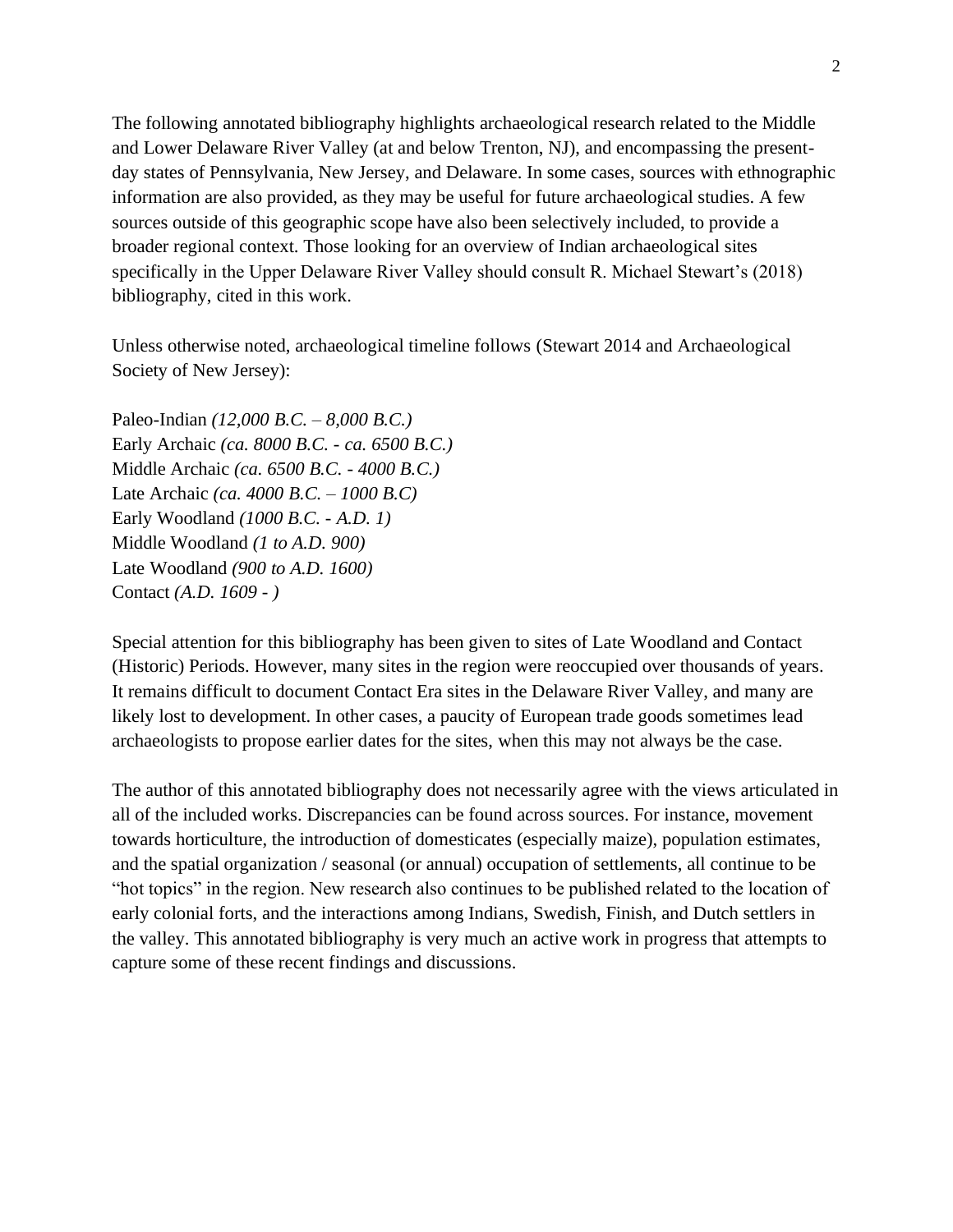#### Relevant resources include:

### **Archives**

*Historic Preservation Office, Trenton, NJ Bureau for Historic Preservation, Pennsylvania Historical and Museum Commission, Harrisburg, PA New Jersey Pinelands Commission, New Lisbon, NJ*

## **Bulletins**

*The Archaeolog (Delaware) Bulletin of the Archaeological Society of Delaware (ASD) The Archaeological Society of New Jersey's Annual Bulletin Pennsylvania Archaeologist: Bulletin of the Society for Pennsylvania Archaeology*

The author would like to thank the New Netherland Institute, Richard Veit (Monmouth University), Jesse West-Rosenthal (NJ Historic Preservation Office), and Lu Ann De Cunzo (University of Delaware) for their assistance and support.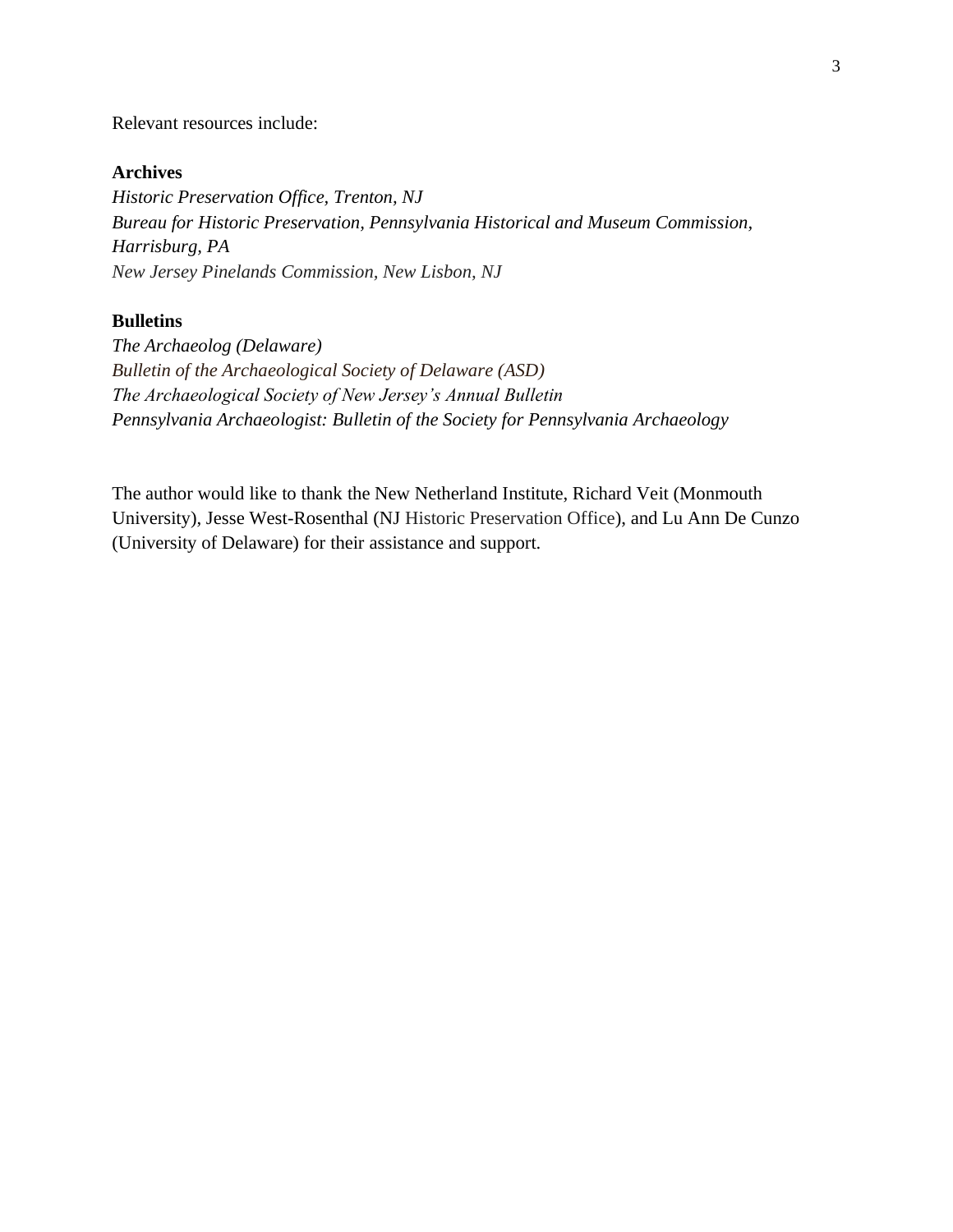Abbott, C. C., 1892, *Recent Archaeological Explorations in the Valley of the Delaware* (Vol. 1), Boston, MA: Ginn & Company, Publication of the University of Pennsylvania series in Philology Literature and Archaeology, II(I).

Work first highlights prehistoric finds on banks of stream on island below Bordentown NJ, between Burlington and Bristol. Suggests the items were made in the upper river valley. Focuses on the material histories of argillite, jasper, paleolithic rocks above Trenton, as well as argillite. The argillite appears more widely distributed than jasper and quartz, has been found in South Jersey, Pennsylvania shores of Delaware and Northern Maryland. Examines burial customs on the East Bank of Delaware River (near Trenton, Bordentown). Though disturbance from plow is noted, author presents area as a "very large town" for "protracted periods." Skeletons featured copper artifacts. Protective earthenworks suggest this was an enclosed area on the East Bank. Also mentions village site near Riegelsville, PA (Pechot-Woalhenk), alloted to the Shawnees by the Delaware in 1690-1728, and Indian and settler finds at Queen Ester Cave, north of Durham Creek. Across the publication, dates are not always provided.

Alexander, L. T., 1973, New light on Dutch clay pipes and the Baker "Crowned 5" Dutch Clay Pipe, *The Archaeolog* XXV(1):21-27.

Update on Dutch material clay pipes after another "fine" grade pipe, called the "Baker pipe" was found in Lewes, Delaware in 1967. Although it differed in size and was made of a different mold, this pipe had the same two markings ("Crowned 5" and Gouda Arms) as those found on the pipe discussed by Omwake (1967), also found in Lewes. This makes the pipe the second of its kind found in "America." Provides illustration of main types of clay pipe bowls found in Holland from c. 1590 to c. 1930 based on research by D. R. Atkinson and a Dutch source, "Pijpkakers en Pijpmerken" by S. Laansma (1960). Argues there were three Dutch makers who used the "Crowned 5" mark: Dirk Bout, 1729 to sometime prior to 1746; Ary van Vliet, C.1740- 1746; and Jacob Scholten, 1759-1782. Based on these sources, the author offered c. 1760-1780 as a date for the Baker pipe.

Becker, M. J., 2019, Surface Survey and Ground Testing at Sam's Site (36Ch283): A Multicomponent Site in Chester County, Pennsylvania With a Nearby Shenks Ferry Occupation, *Pennsylvania Archaeologist: Bulletin of the Society for Pennsylvania Archaeology, Inc.* 89(2):63-77.

Site 36Ch283 or "Sam's site" is located along the north side of Taylors Run in central Chester County, Pennsylvania. Though the site had been disturbed by amateur collectors, plowing and erosion, the area yielded a concentrated number of artifacts, including ceramics, and appears to have had little effect of downhill sliding. Because the site lacks stone tools and debri, a short occupation is suggested. Evidence of a post line (palisade?) and burial indicates the site may have been associated with a Shenks Ferry expansion or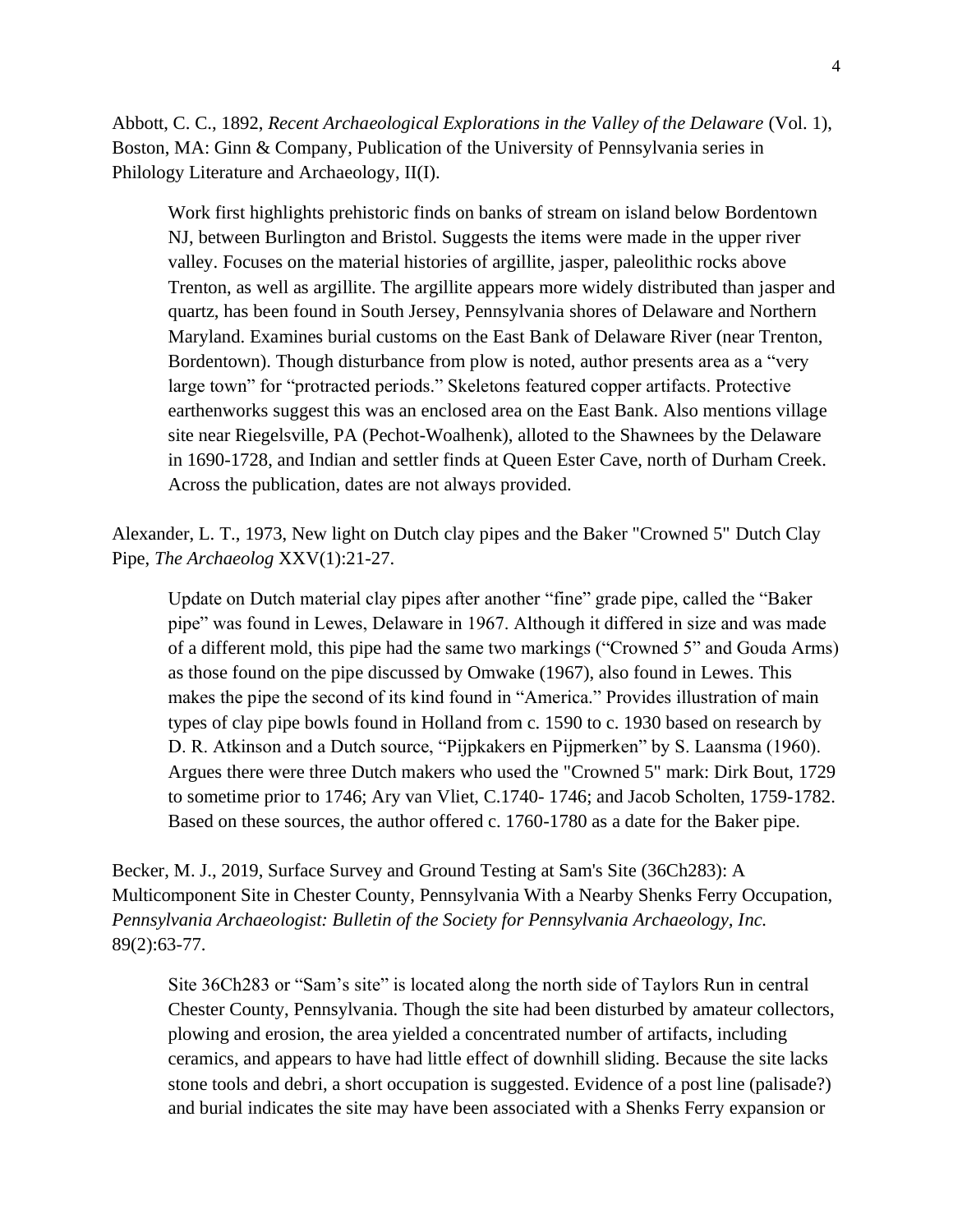relocation, perhaps around 1500 CE. Draws connections to the King-Spinelli Site and provides map of Protohistoric period peoples of Pennsylvania. Argues that Shenks Ferry peoples formed one of the confederated units of the Susquehannock, while the Lenape were hunter gatherers and only became agriculturalists out of necessity. This claim is refuted by Heinrich (2016). Aside from this "Shenks Ferry intrusion," argues this site seems to have been used by the Minguannan Complex, a (Lenape) foraging tradition which continued well into the historic period (to about 1740 AD).

Becker, M. J., 2018, Fort Nya Göteborg and the Printzhof (36DE3): Archaeology and Ethnohistory of the first two European structures built in present Pennsylvania, *National Park Service Battlefield Preservation*.

Differentiates between two types of palisades: post-and-rail (primarily to keep in domestic animals) and the defensive type ("close-set and vertically placed pales set into a carefully dug trench"). Notes previous scholarship which argued the Dutch "bastion form" is distinguishable from other forms, though archaeological evidence has not confirmed or negated this argument. Differentiates between Indian and European constructions. Outlines major types of palisades, including full-post, split-post, post-andrail, and contextualizes these "New World" constructions with a history of log construction in Europe. Discusses archeological developments relative to seventeenthcentury constructions near Lewes, DE, Fortress Christina (near Wilmington, DE) and Johan Printz's residence on Great Tinicum Island. Examines the construction for the palisade of Fort Ny Göteborg at site that was probably occupied by the Lenape as a fishing station. The post-and-rail palisade at Fort Ny Göteborg was a style commonly used by Swedish, Dutch, and English colonists, and is the same construction as the 1659 Dutch fort on Godin's Bay.

Becker, M. J., 2016, The Raritan Valley buffer Zone: A Refuge Area for Some Wiechquaskeck and other Native Americans during the 17th Century, *Bulletin of the Archaeological Society of Connecticut* (78):55-92, http://digitalcommons.wcupa.edu/ anthrosoc\_facpub/43

Questions how the "Wiequaskeck," north of Manhattan Island, were related to the Raritans or "Raritangs." Presents the Raritan River Valley as a buffer zone, a "neutral trade route during the Late Woodland and Contact periods" (59). Drawing from historical documents, such as deeds, the author argues that the Wiequaskeck came to the Raritan valley from ca. 1635-7 (during the Pequot War) and remained for half a century. Proposes that Staten Island was a buffer region. Implicates Lenape groups along the Delaware River who moved overland through New Jersey into these territories.

Becker, M. J., 2015, Lenape ("Delaware") Mail Carriers and the Origins of the US Postal Service, *American Indian Culture and Research Journal* 39(3):99-121.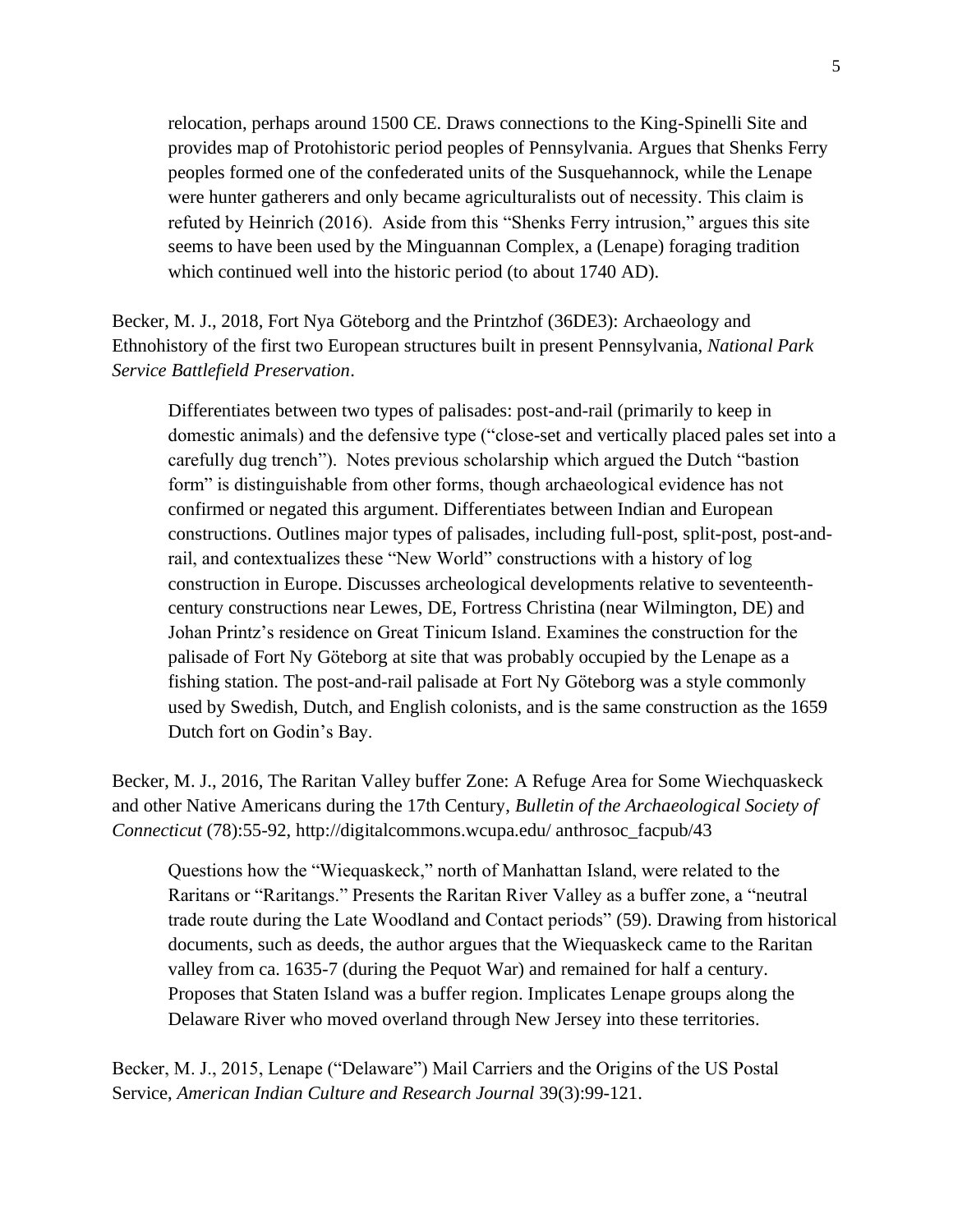Explores the role of Lenape mail carriers from the Delaware River to Manhattan Island in the seventeenth-century, citing ethnohistorical sources such as the writings of Isaack de Rasière, Johannes De Laet (1625), and Stuyvesant (1648). De Rasière mentions an overland route connecting the areas, traveled both by Lenape "runners" and the Susquehannock. The crossing on the Delaware was at "Mechechasou" at the falls of Trenton. This path crossed an Indian territory as late as 1679. Claims this overland was established soon after the Dutch erected a trading location on Burlington Island, circa 1623 to 1625 (102). Provides a table with mailing addresses on the South River, which refers to "Meggeckosjou" as a crossing point. Lenape seasonal movements for winter hunting, and the movement of many Lenape in 1660 to ally with the Susquehannock in the fur trade, influenced timing of post.

#### Becker, M. J., 2015, Native Mail Carriers in Early America. *Postal History Journal* (160):16-27.

Examines how the Lenape of the lower Delaware River sent letters between Fort Amsterdam on Manhattan and Dutch forts along the Delaware. Claims 1-95 largely follows this overland route across the state of New Jersey. Of particular import for archaeologists is the inclusion of a detailed Nicholaes Visscher 1656 map, reflecting the knowledge gained by the Dutch since Blaeu of 1635, particularly of the Indian settlements. Claims the Dutch Fort Nassau was on Burlington Island and was dismantled in 1651.

Becker, M. J., 2014, A Seed in Skokloster Castle, Sweden: Searching for the Origins of Eight Susquehannock Artifacts. *The Bulletin of the Archaeological Society of Delaware*, 51(New Series):35-49. Retrieved from http://digitalcommons.wcupa.edu/anthrosoc\_facpub/ 36

Examines what are thought to be native North American artifacts which first appeared in 1710 inventory at Skokloster Castle as "Indian artifacts." Since New Sweden was located along the Delaware River, author looks to the material culture of the Lenape and Susquehannock. He mostly discredits their potential as Lenape artifacts using claims from ethnohistorical sources that "River Indians were poor and had nothing but maize to sell." For this reason the author focuses on the material culture of the "white Minquuas (Susquehannock) and their "united nations" (*Tehaque, the Skonedidehoga, the Serasquacke, the true Minquas, and the Lower Quarter of the Minquas)* in the central Susquehannock River drainage. These fur traders were "militarily dominant" west of the river; in the 1650s they offered Swedes land, presumably to serve as a buffer from the Iroquois. Cites ethnographic and illustrated evidence from John Smith, who journeyed up Susquehanna River in 1609, as far as the *Nansemunds and Chisapeacks,* and was offered tobacco pipes and tobacco bags. The Susquehannock were illustrated with pouch or quiver, and wolf head pendant, both very similar to ones in the Skokloster collection. Also includes description of ungerminated, unaltered seed afixed to one of the artifacts (a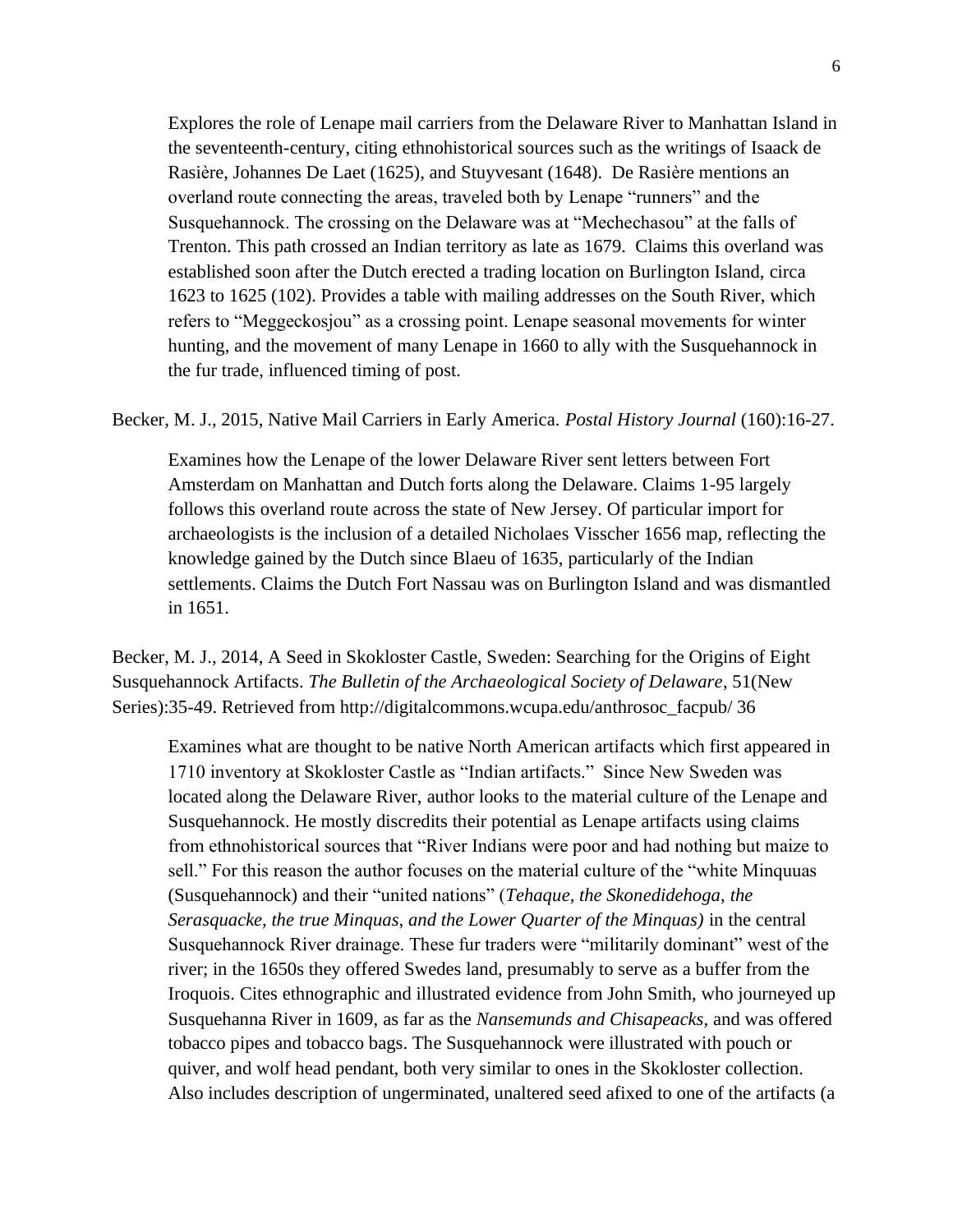headress); the seed is a *Ranunculus bulbosa (St Anthony's turnip),* common in wetlands and meadows in Eastern US.

Becker, M. J., 2010, Late Woodland (CA. 1000 - 1740 CE) Foraging Patterns of the Lenape and Their Neighbors in the Delaware Valley, *Pennsylvania Archaeologist*, 80(1):17-31, Retrieved from [http://digitalcommons.wcupa.edu/anthrosoc\\_facpub/54](http://digitalcommons.wcupa.edu/anthrosoc_facpub/54)

Report synthesizes ethnographic and archaeological data about the Lenape ("Lenape", "Lenopi", "Sekonese/Ciconicin" and "Munsee") of the Delaware River Bay and Valley. According to the author, Lenape culture became distinctive starting (1000-11100 CE, Middle - Late Woodland), with a marked shift from foraging to resource extraction (including cultivation of maize), alongside the "introduction of bow and arrow" in 1000 CE. Provides map that locates the different lands home to Lenape groups. Up and down the river, Lenape diet for most of the year relied upon anadromous fish and catadromous eel along feeder streams between and including Tohickon Creek (below Lehigh River) and Old Duck Creek (now Leipsic River). Argues that kin-related fishing bands of the Woodland era shifted to "matrilineal descent" around (1200-1500 CE), suggests fishing was women's work, and women were "owners" of the home territory of the band, an ideology that lasted well into the 1700s. Between 1660 and 1740, groups shifted from fishing to a mixed foraging economy. Argues against year-round occupation of fishing stations, noting that no permanent structure has been located at such a site. Argues that fall harvests saw gatherings at one location, with arranged marriages. Marks 1660 as time when many Lenape moved to Central Pennsylvania for better access to the fur trade. Explains resource extraction for each group/geographic region of Delaware.

Becker, M. J., 2001, The 1659 Dutch fort on Pilottown Road in Lewes: Zwaanendael map reevaluated, *Bulletin of the Archaeological Society of Delaware* 38:1-5.

Examines Dutch post-and-rail construction fort which was built south of the 7 June 1659 additional purchase of land granted to the Dutch from the Indians around Bombay Hook. Using archaeological reports, argues that the Zwaanendael map dates to 1659, and thus depicts a different fort than the Zwaanendael fort of 1631 on the Whorekil. Notes that we are still lacking scholarly knowledge of Dutch forts in both archaeological and written historical record. The diamond-shaped enclosure at Lewes is one prominent example of an early defensive work, but we lack information from the original excavations. The dates of ceramics or white clay smoking pipes from this site would have helped date the site, but these are inaccessible.

Becker, M. J., 1989, Lenape Population at the Time of European Contact: Estimating Native Numbers in the Lower Delaware Valley, *Proceedings of the American Philosophical Society* 133(2):112-22. www.jstor.org/stable/987042.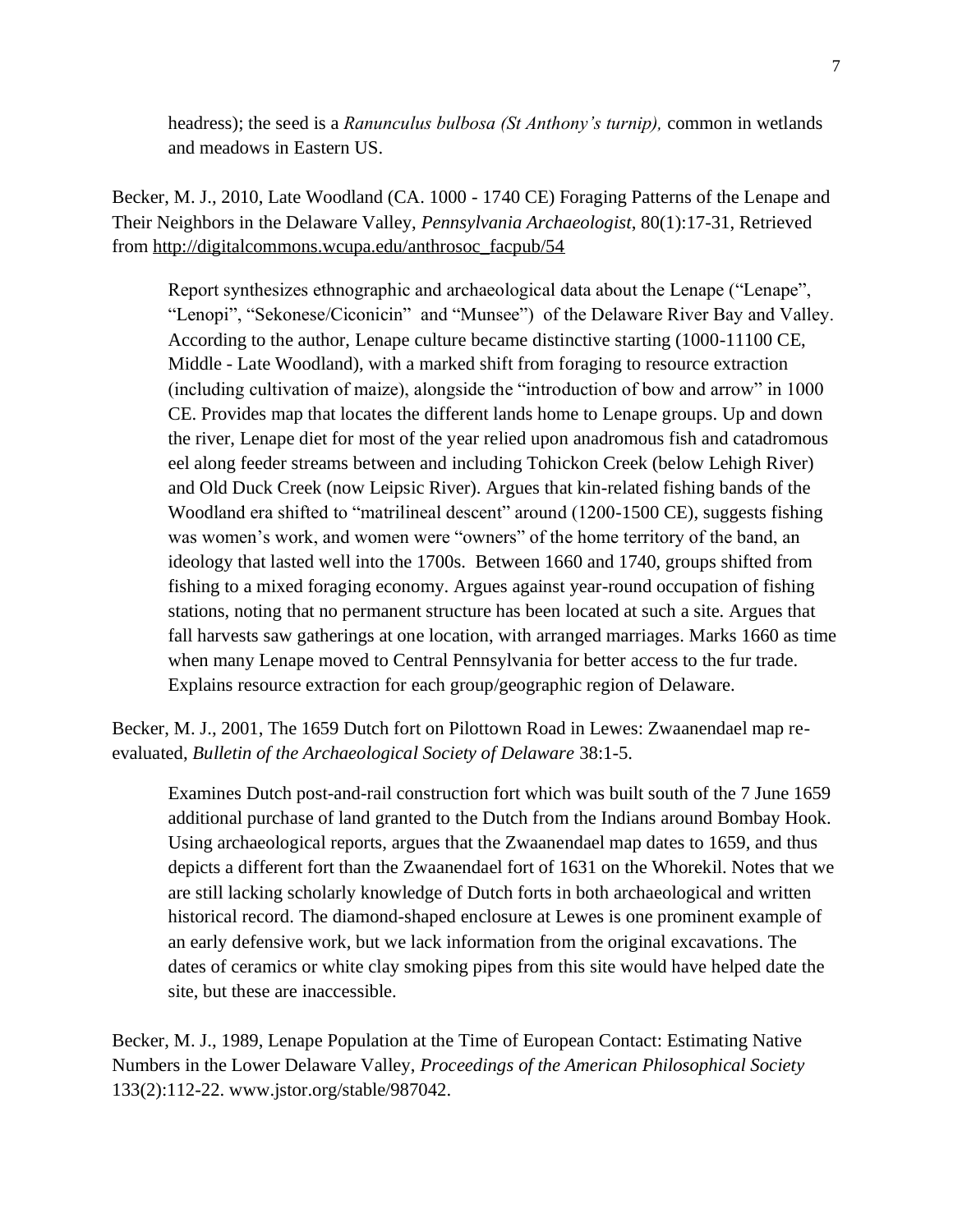Site 36CH60 in Chester County (PA) was occupied during the historic period (ca. 1720 - 1733). Corroborates colonial documents with thorough surface survey and four seasons of excavation. Claims the Lenape were "foragers" before contact and remained foragers "well into the nineteenth century." Argues that the total population could not be greater than 500. Delineates geographic and cultural boundaries between the Lenape and the Munsee, who he sees as culturally distinct groups. The boundaries are as follows: the southern boundary of Munsee territory is north of the Forks of the Delaware (PA). The Western boundary of Lenape territory is at the headwaters of the streams feeding the lower Delaware River, reaching westward to Susquehannock territory; and southward to Ciconicin territory at the Leipsic River. He argues that the Lenape are culturally different than the inhabitants of southern New Jersey. Because Lenape villages had not been found in archaeological record, argues that the Lenape were foragers in small bands, were not agriculturalists, and did not stockpile maize.

Boulanger, M. T., Lattanzi, G. D., Roush, C. C., and M. D. Glascock, 2017, Geochemical Analysis of Mica Source Specimens and Artifacts from the Abbott Farm National Historic Landmark (28Me1), *American Antiquity* 82(2):374–96. doi:10.1017/aaq.2017.1.

Mica appears at the Abbott Farm site (Trenton, NJ) in greater frequency than any other Early/Middle Woodland site in New England or Mid-Atlantic. Nearly all of the mica was found in storage pits at the site, at different stages of work/cutting. They were "likely destined for the production of mica crafts," though it is possible that the rectangular sheets were their final form. Portable X-ray fluorescence (pXRF) and neutron activation analysis (NAA) were conducted to ascertain a chemical characterization of the mica, with the goal of identifying provenance-related geochemical differences. The majority of the mica artifacts exhibited a "single geochemical fingerprint… presumably representative of a single geological source." The makeup was similar to Delaware and Chester County sources, south of Philadelphia. Because mica crafts do not often appear at regional Middle Woodland sites, the authors suggest that the mica may have been traded westward to the Hopewell core area of Ohio.

Cross, D., 1941, *Archaeology of New Jersey*, Volume 1, Archaeological Society of New Jersey.

Provides history of archaeology of New Jersey up to 1941, overview of petrology and typology of artifacts with illustrations. In relation to Delaware River Valley, provides report of following sites: Delaware Bay Drainage (East Point, Indian Head, Shemaker, Moore, Riggins); Delaware River Drainage (Salisbury, Goose Island, Kille, Miller, Woodbury Annx, Pine Hull, Gruno, Hurff, Smith, Wheeler, Koens-Crispin, Worrell, Locust Lane, Conti, Evans, Murray, Harvey, Bordentown (28Me37), Lenhardt-Lahaway Hill, Larrison, Red Valley, Young's Nursery, New Sharon, Rosenkrans Ferry, Fairy Hole Rock Shelter). Data includes maps and artifact distribution lists, with classifications.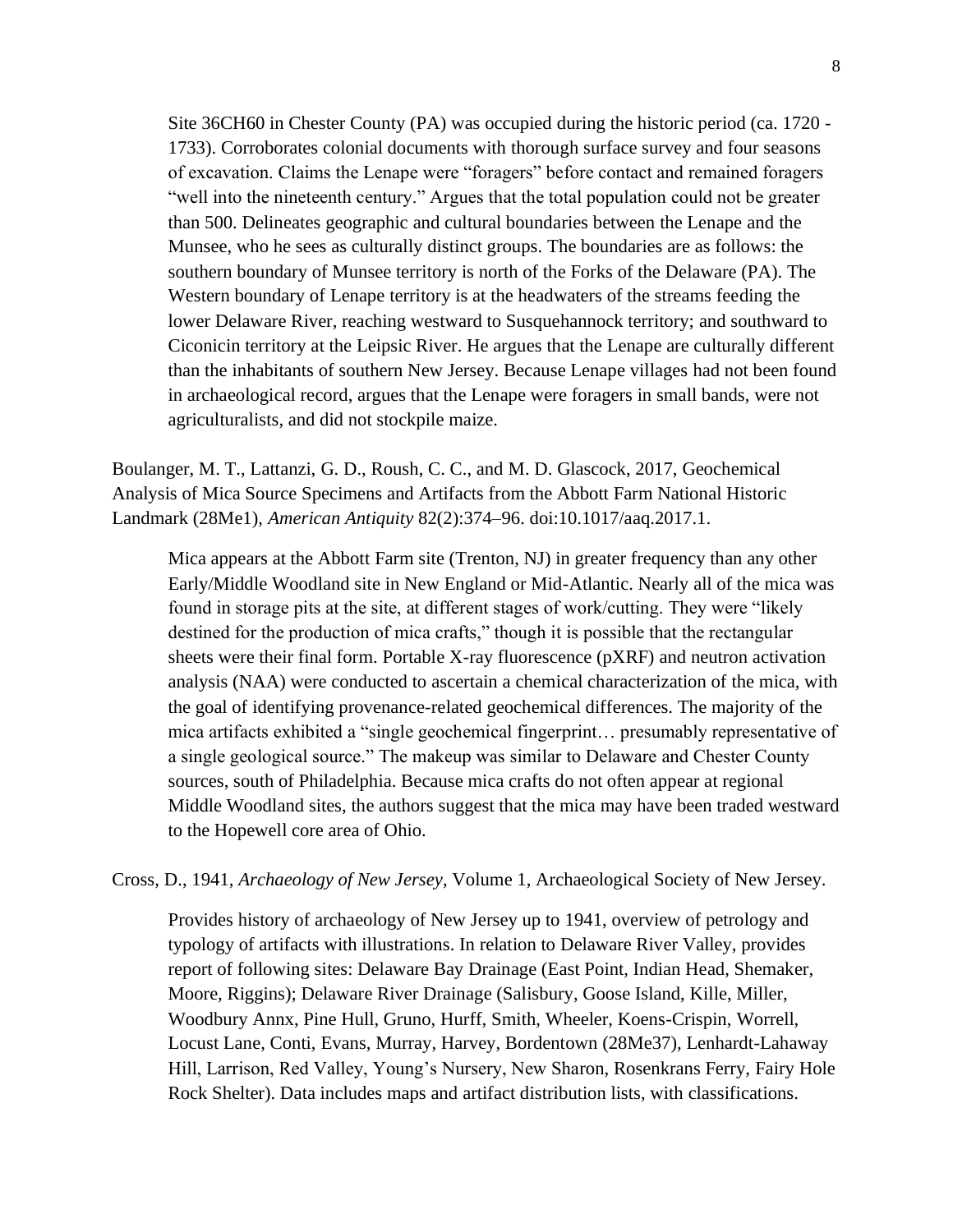Dates of sites are not always provided, but European trade objects, when found, are noted. Of particular import for the Contact era is the Salisbury Site, an "extensive and permanent village" located one-half mile west of Bridgeport (Gloucester County). The site included seventeenth-century European trade goods, such as pipes of Dutch or English origins.

Cross, D., 1956, *Archaeology of New Jersey, Volume 2: The Abbott Farm,* Archeological Society of New Jersey and New Jersey State Museum.

Detailed overview of excavations at Abbott Farm Site on the Delaware River, at bluffs and the lowlands of the bluff. The burials were dated from at least late Early Woodland to the historic (Contact) period. Included stone, copper and clay industries, pottery (with illustrations). Due to a paucity of European trade material, the author suggests that the site may have been abandoned around the time of European arrival. However, the historical record suggests Indians lived in the area well into the eighteenth century. Some issues in dating related to mixed stratigraphy. There is some evidence that the site was occupied in the Paleoindian period (8,000 - 3,000 BC); finds from early Woodland are not well represented - yet relative depths of materials could be confusing these results. Cites historical references to King Mosilian (1634), Crosswicks population, Atsayongky, and Sankikanes - the latter were "around or above Falls of the Delaware at Trenton, North of Abbott Farm." According to this research, in the Lower Delaware and tributaries, the Salisbury site is the only one with European trade material - otherwise trade material is "scarce or absent."

Cultural Resource Group, Louis Berger & Associates, Inc., 1992, SS-2 and APEC storage service projects Woodbury lateral loop natural gas pipeline expansion archaeological investigations at sites 28GL111, 28GL205, 28GL206, 28GL209, and 28GL210: West Deptford and East Greenwich Townships, Gloucester County, New Jersey, prepared for Transcontinental Gas Pipe Line Corporation, Houston, Texas; East Orange, New Jersey. Vol. 1.

The SS-2 and APEC project areas are located on the Inner Coastal Plain of New Jersey. The surrounding area shows "expanding industrial complexes and residential areas" "rapidly encroaching upon agricultural fields." Site 28GL111 showed Lackawaxen/Poplar Island (LPI) occupation, with projectile point manufacture, especially imported biface preforms of argillite and charred nuts. The authors suggest this site was associated with 28GL210 and was occupied by groups of the same size, though 28GL210 showed significant disturbance and provided no data on subsistence or seasonality. Phase III excavations at site 28GL206 revealed a series of occupations dating from the Late Archaic through the Late Woodland Period, with most cultural material found near "the head of a defunct springhead or drainage feature that runs into Nehonsey Brook." The stratigraphy of the site had been damaged due to "root and rodent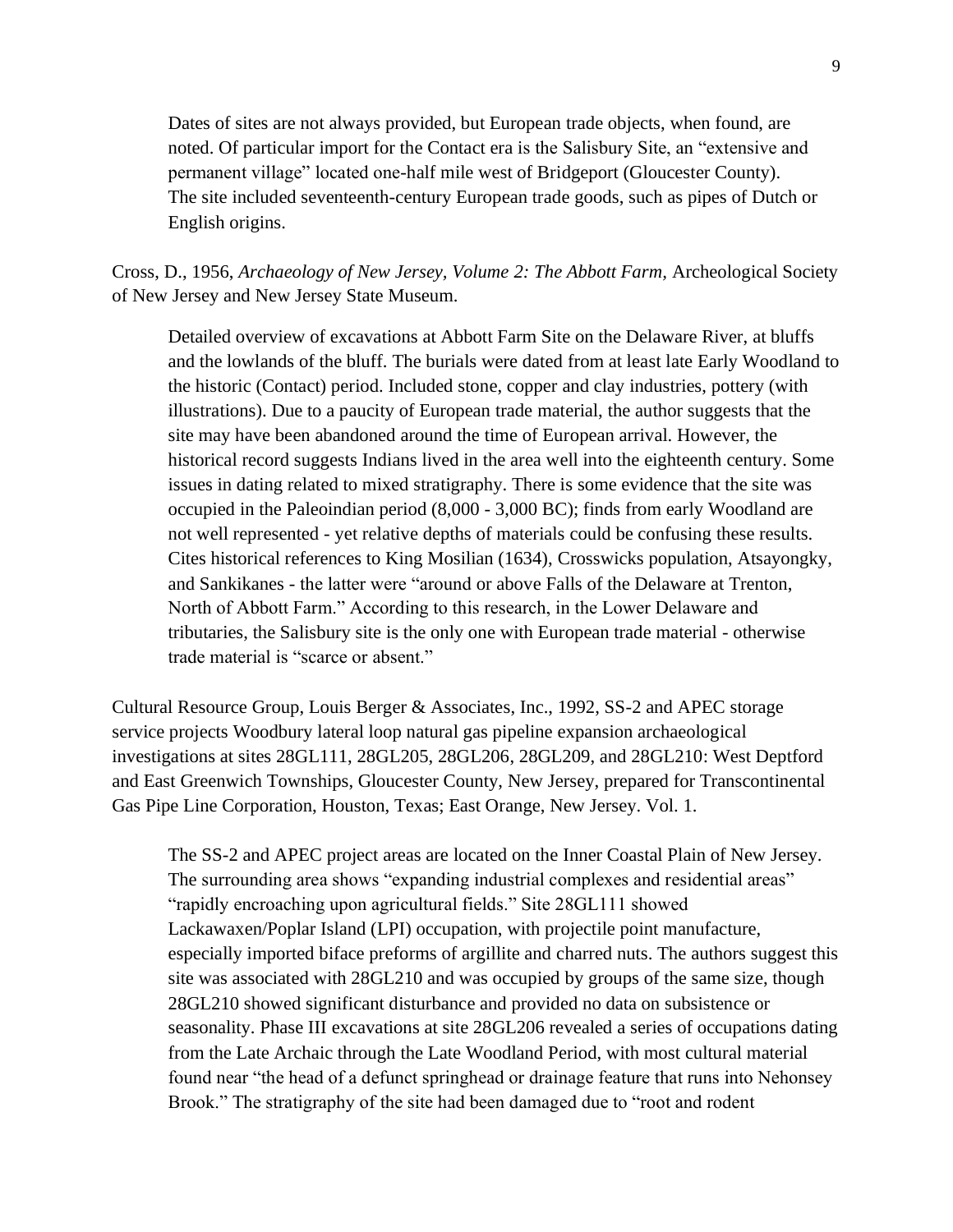disturbance and localized redopisition through colluvial processes" as well as plowing. Regarding the Late Woodland Period, several Madison points were recovered; the site was possibly used to exploit a narrow range of resources such as hunting or plant harvest. Site 28GL209 had components dating to the Late Archaic through the Late Woodland. The eastern portion of the site (Area B) contained exclusively Woodland II (Middle and Late Woodland period) components, including 29 Late Woodland Overpeck Incised ceramic sherds, which were discovered in the plowzone during Phase III systematic tests. The site was heavily disturbed by plowing, and intensive dispersed testing failed to reveal any sub-plow features. Volume 2 of the same publication provides Figures and Plates. Volume 3 Provides Appendices.

Cushman, R. D., 2007, The Context of Death: Burial Rituals in the Delaware Valley, *Archaeology of Eastern North America:* 153-160.

Examines Indian burials from the Late Woodland (900 AD - 1620 AD) and Contact (1620 AD - ) in the Delaware River Valley, especially to gain a better understanding of the cultural differences of Lenape and Munsee groups. Argues that status is not always well represented in mortuary contexts, but patterns regarding age and gender are suggested, and can be strengthened when viewed comparatively across several sites. Provides map of the excavations at the Lenhardt site, Burlington County New Jersey. Burials were found in the area denoted as "excavated" near the junction of Lahaway and Crosswicks Creeks. Argues that archaeologists should look more critically at the ritual and sacred use of space, including how graves and grave goods are classified vis-a-vis refuse pits and non-mortuary artifacts.

Custer, J. F., 2013, The Indigenous Others of New Sweden: A Postcolonial View of Current Archaeological Data Concerning the Unami Lenape People at the Time of European Contact. Paper presented at the Encountering 'Others' in the Atlantic World: Perspectives from the Material World,' 375th New Sweden Anniversary Conference, 7-10 November 2013, Council for Northeast Historical Archaeology New Sweden History Conference.

ABSTRACT: "Recent archaeological studies of Woodland Period Native American sites in the central Middle Atlantic excavated very large areas of up to 30 acres. More than 2000 pit features were excavated. Detailed flotation studies of plant food remains produced datasets at a scale not previously available. New data contradicting previous reconstructions of pre-Contact Lenape culture include: 1)community patterns indicative of small residential groups of fewer than 3-4 families, not villages; 2)absence of agricultural plant remains even though remains of wild plant foods are present;3)a relatively continuous distribution of residential sites with no empty "buffer zones"; 4) very complicated and often ambiguous relationships among material culture markers of varied Algonkian-speaking social groupings suggesting a series of sophisticated weblike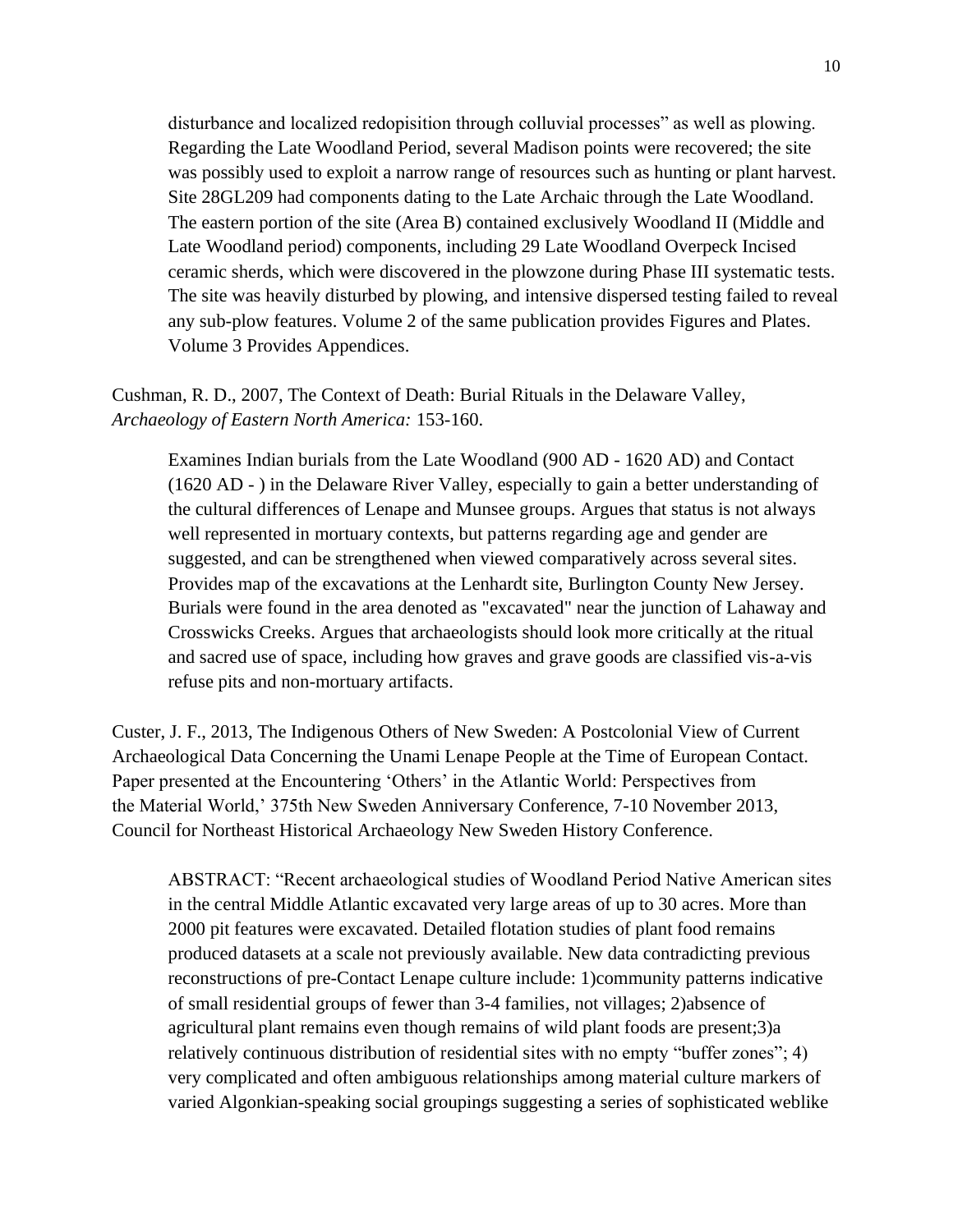peaceful social interaction networks that also included the Iroquoian Susquehannocks. Traditional reconstructions of Lenape culture at odds with new data may best be viewed as persisting triumphalist colonialist ideologies."

Custer, J. F., 1987, Late Woodland ceramics and social boundaries in southeastern Pennsylvania and the northern Delmarva Peninsula, *Archaeology of Eastern North America*, 13-27.

ABSTRACT: "When motifs and 'grammars' of Late Woodland ceramic designs are analyzed for ceramics from the southeastern Pennsylvania, northern Delaware, and northeastern Maryland area, two distinct interaction zones are defined. One includes northern Delmarva and southeastern Pennsylvania and corresponds to the Minguannan archeological complex which is similar to complexes of the Delaware River Valley, coastal New England, the lower Delmarva Peninsula, and Virginia Coastal Plain. The second interaction zone includes the Shenks Ferry complex which is more similar to archeological complexes to the north and west. The zones show different settlement, subsistence, and organizational patterns. A major ethnic/cultural boundary is proposed with Minguannan-related complexes associated with Algonkian speakers and Shenks Ferry-related complexes associated with Eastern Siouan, or Iroquoian, speakers. It is further hypothesized that a Late Woodland migration could have brought Algonkian speakers into the coastal areas of the Middle Atlantic."

De Cunzo, L. A. and W. P. Catts, 1990, Building a Framework for Research: Delaware's Management Plan for Historical Archaeological Resources, *Northeast Historical Archaeology* (19):1-49,<http://orb.binghamton.edu/neha/vol19/iss1/1>

Overview of management plans in Delaware from 1986-1990. Outlines the 1989 Comprehensive Plan, with temporal periods/geographic zones and research domains for historical archaeology in Delaware, starting with 1630-1730 as the "exploration and frontier settlement" period. Objectives include: identifying trends and aspects of Delaware cultural history pertinent to archaeological research; identifying historical archaeological property types built on previous historical, geographical, architectural, and archaeological research; expanded secondary research to better situate themes, time periods, and geographies for historical archaeological research; devising a management plan to for Delaware's historical archaeological resources over the next five years. Emphasizes household/family structure, economic, occupational, ethnic, religious systems, production sites, trade sites, cultural and natural landscape, social group identity, early Dutch, Swedish, English period, comparative colonialism. Provides map of Delaware historical archaeological sites recently investigated within the research context of the *Management Plan,* cited as examples in this article. Proposes avenues for future archaeological research of domestic economic systems in the region, with the three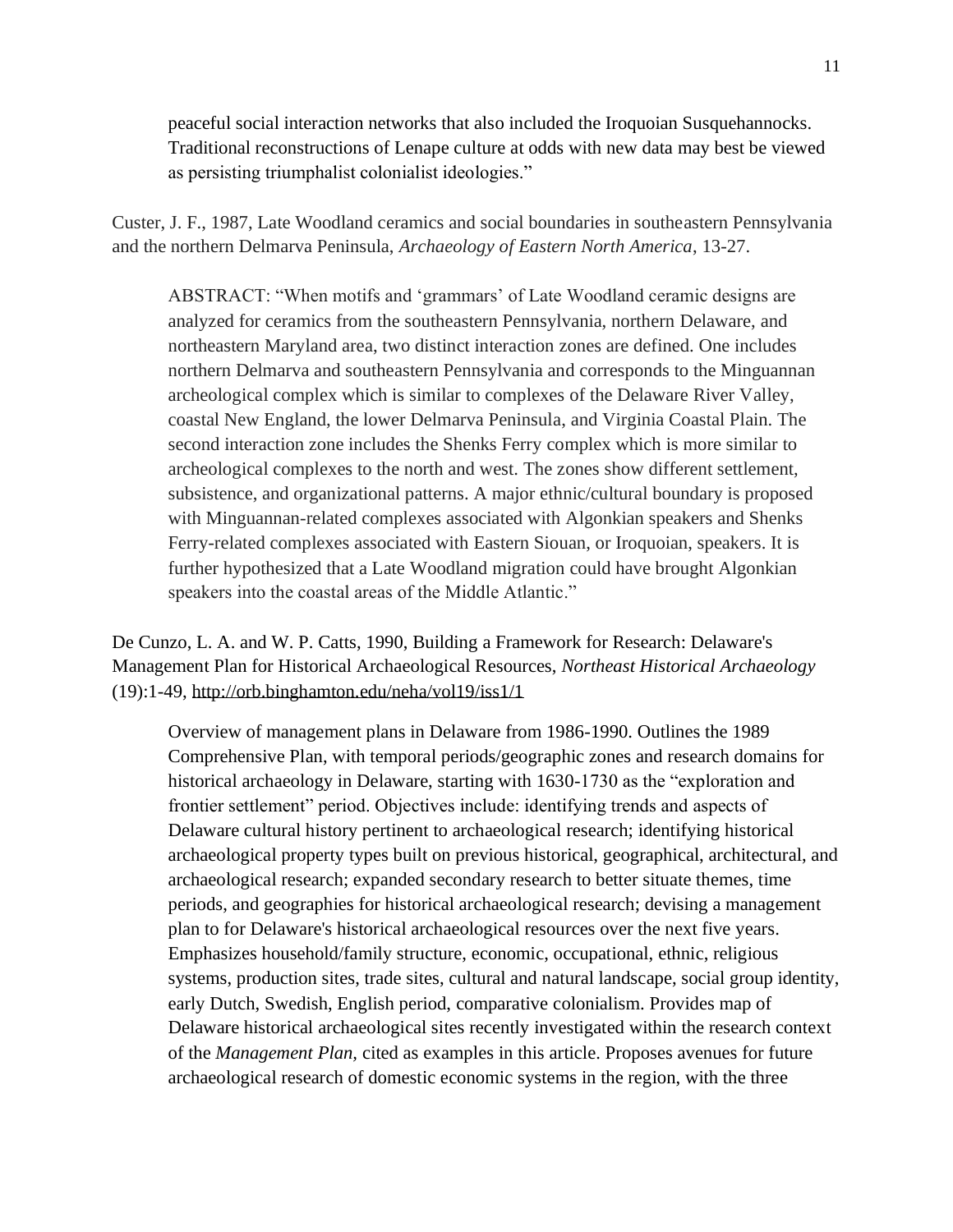interrelated foci: architecture and land use, foodways, and self-sufficiency and market participation. Includes research questions.

Dunlap, A. A. and C. A. Weslager, 1958, Toponymy of the Delaware Valley as revealed by an early 17th century Dutch Map, *Bulletin of the Archaeological Society of New Jersey* 15:1-13.

Includes facsimile of map with Indian settlements. Could be corroborated with written and archaeological data.

Ekengren F., Naum M., and U. I. Z Wolfe, 2013, Sweden in the Delaware Valley: Everyday Life and Material Culture in New Sweden. In Naum, M. and J. Nordin (eds.) *Scandinavian Colonialism and the Rise of Modernity*: *Small time agents in a global arena*, New York, NY: Springer: 169-187.

Using interdisciplinary approach that privileges material culture, provides new insights on political, cultural, and environmental landscapes of New Sweden. Related to the archaeological history of the Delaware Valley, contextualizes finds from the Printzhof site and location of Swedish sites. Provides map of New Sweden on Delaware Valley, and details Swedish placenames. Traders in New Sweden often acted as intermediaries, trading European goods from the Dutch and English to the Indians for furs, and then reselling those furs for the European market. Points to Susquehannock sites as the best archaeological context to search for interaction with New Sweden, though European artifacts found on these sites might not discernibly be of Swedish manufacture. Some Susquehannock centers where European artifacts were found include: Roberts site on the Conestoga Creek, Lancaster County (ca. 1630– 1645), Strickler Site, Lancaster County, mid-seventeenth-century settlement at the height of Susquehannock power. The authors note that European trade goods did not disrupt but rather were integrated with Indian material culture, or worked to fit existing traditions.

Ekengren, F., 2013, Materialities on the Move: Identity and Material Culture Among the Forest Finns in Seventeenth-Century Sweden and America In Naum M. and J. Nordin (eds.) *Scandinavian Colonialism and the Rise of Modernity: Small time agents in a global arena*, New York, NY: Springer: 147-165.

Draws comparisons between the agricultural practices and building traditions of the Forest Finns in Sweden with the understudied Delaware Valley. Estimates that 30% of the settlers arriving in New Sweden from 1638 and 1654 were forest Finns. Forest Finns had different building traditions than Swedish farmers, including the smoke cabin (Fi. *pirtti*), the grain-drying shed (Fi. *ria*) and the smoke sauna (Fi. *savusauna*), and were known for their slash-and-burn agricultural practices; the latter faced judicial restrictions. Yet, by the end of the seventeenth-century the Swedish had adopted Finnish techniques, especially slash and burn and grain-drying sheds, while Finns intermarried with Swedes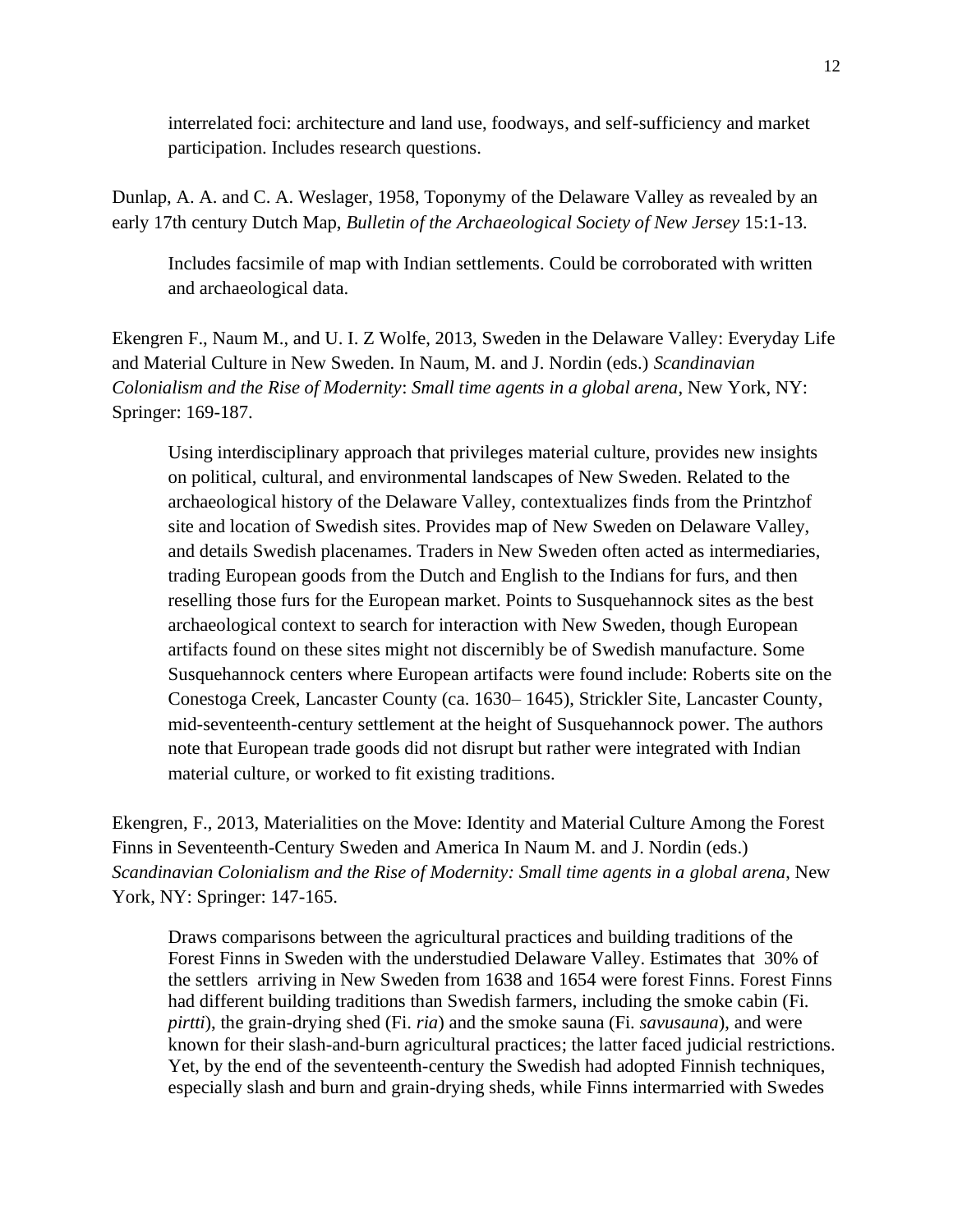and took on Swedish building styles and language. Unfortunately archaeological material related to these topics is scant, thus much of this chapter relies on written sources.

Fry, J. T., 2004, Historic American Landscapes Survey: John Bartram House and Garden (Bartram's Garden), HALS No. PA-1, History Report," MS Report, U.S. Department of the Interior, National Park Service, HABS/HAER/HALS/CRGIS Division, Washington, D.C.: 1- 134.

Using archaeological and historical sources, offers a thick history of property and gardens of Quaker John Bartram (1699−1777) on the west bank of the Schuylkill River in Philadelphia, PA. The gardens were founded by Bartram, a local of nearby Darby, in 1728 on land known as Aronameck, formerly the site of a 1648 Swedish plantation. The entire park, now a National Historic Landmark, runs alongside the lower Schuylkill and "extends from the CSX Railroad bridge south of Grays Ferry Avenue to 56th Street." Artifacts (especially lithics, and some ceramics) recovered from this site during archaeological excavations indicate that Indians have occupied in this area from the Archaic to the Late Woodland Periods (ca. 3000 BCE - 1550 CE). However, no artifacts have been found within any features such as "postholes, pits, hearths, [or] house sites," suggesting a "small-scale seasonal occupation" over a long period of time. One twentyacre portion of Bartram's Garden has been documented on the Pennsylvania Archaeological Site Survey of the Pennsylvania Historical and Museum Commission as a prehistoric site (36 PH 14). While no Contact-period finds have been located at Bartram's Gardens or the nearby Woodlands, ethnographic evidence suggests the area is surrounded by Contact locations, such as to the south (Kingsessing) and on the eastern bank of the Schuylkill River (Passyunk). The author discusses local placenames and explores historical references to the Aronameck Plantation, in the vicinity of Bartram's Garden, known to be occupied by Peter Jochimson (ca. 1618–1654) of New Sweden by at least 1648, and Hans Månsson (1612–1691) by at least 1653.

Gall, M. J., Veit, R. F. and R. W. Craig, 2011, Rich Man Poor Man, Pioneer, Thief: Rethinking Earthfast Architecture in New Jersey, *Historical Archaeology 45*(4):39-61.

Detailed overview of architectural structures and styles in New Jersey, potentially useful for in-situ archaeological comparisons in the Delaware River Valley. For the seventeenth-century, list includes two possible English constructions (ca. 1677-1689), at the Salisbury site in Gloucester County (NJ); the English-Quaker Woolston/Bunting Farmstead (1684-early 1700s) in Burlington County (NJ); possibly English Columbus Market Historic and Prehistoric house (late 1600s- ca.1720) in Burlington County (NJ); and French Huguenot David des Marest's possible house ca. 1678-1720 in Bergen county (NJ). Some other Dutch constructions are mentioned, though these are dated mostly after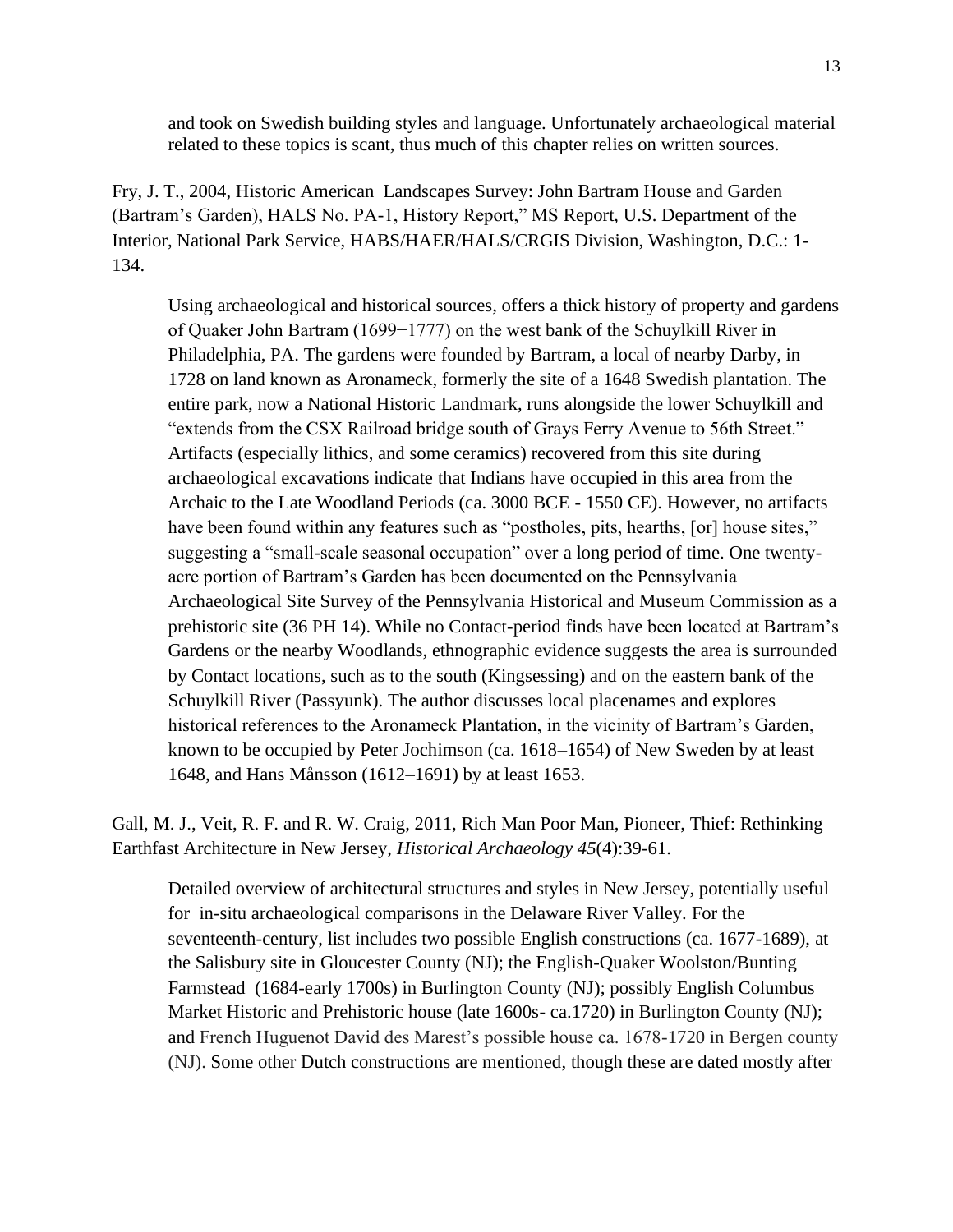the seventeenth-century, such as the early eighteenth-century Dutch dwelling and workshop (28-Mi-891) in Middlesex County.

Grossman-Bailey, I. Phase III Archaeological Data Recovery at the South Broadway Site (28- CA-168): Realignment of South Broadway (CR 551), Newtown Creek (Mp 31.89) to Woodland Avenue (MP 32.36), Camden (NJ): RGA, Inc.

Phase III archaeological data recovery (archaeological fieldwork, background research, artifact and specialized analyses) at the NRHP-eligible South Broadway site (28-Ca-168) for the proposed realignment of South Broadway in Camden, New Jersey. Included five five-foot excavation units and mechanical excavation of five strip blocks covering a total area of 3,740 square feet (0.0086-acres). Over 1,000 prehistoric artifacts were recovered across Phase IB/ II/III. Nine prehistoric features were identified in Phase II and III (two hearths, five FCR clusters, two possible post stains). Archaeobotanical analysis, starch grain analysis, and macrobotanical analysis (wood charcoal fragments, carbonized plant material) were conducted. Based on this data, the site was dated from the Terminal Late Archaic to Early Woodland period. Proposed activities, based on short-term occupation, include cooking, plant processing, hunting, and limited tool manufacture. The site in question is likely part of a larger site of unknown size on the peninsular land-form setting.

Grossman-Bailey, I., Heinrich, A., Strohmeier, D., and J. Falchetta, 2017, Phase III Archaeological Data Recovery at the Newtown Creek Site (28-CA-167): Holtec Technology Center (New York Shipbuilding Corporation Site). Camden (NJ): RGA, Inc.

Phase III archaeological data recovery was conducted by RGA, Inc. (RGA) within core areas of the Newton Creek site (28-Ca-167) for the proposed Holtec Technology Center. Excavation included 32, five-foot square units in seven blocks, with a total area of 800 square feet. Together with Phase IB and II surveys, this encompasses an excavation of four percent of the 0.5 core site. Across Phase IB - Phase III, lithic artifact assemblage totaled 7,333, including mostly jasper and quartzite and featuring debitage, tools, cobbles, fire cracked rock, fragments; ceramic assemblage (n=125 sherds) featured Terminal Late Archaic/Early Woodland to Late Woodland period types. 21 faunal specimens were recovered, and 11 prehistoric features were documented, including: "an enigmatic ditch/structural feature, hearths, heated rock clusters/hearth remains, a pit, and possible posts." Details starch grain analysis, yielding new information about Indian foodways and resource extraction, especially related to maize. Historical accounts suggest the potential for a Swedish or Dutch outpost and Dutch contact with Indians at the mouth of Newton Creek. Accelerated Mass Spectrometer (AMS) radiocarbon dates at the Newtown Creek site suggest occupation from Late Woodland and Contact periods, however no European trade goods were located during the excavation. Considering the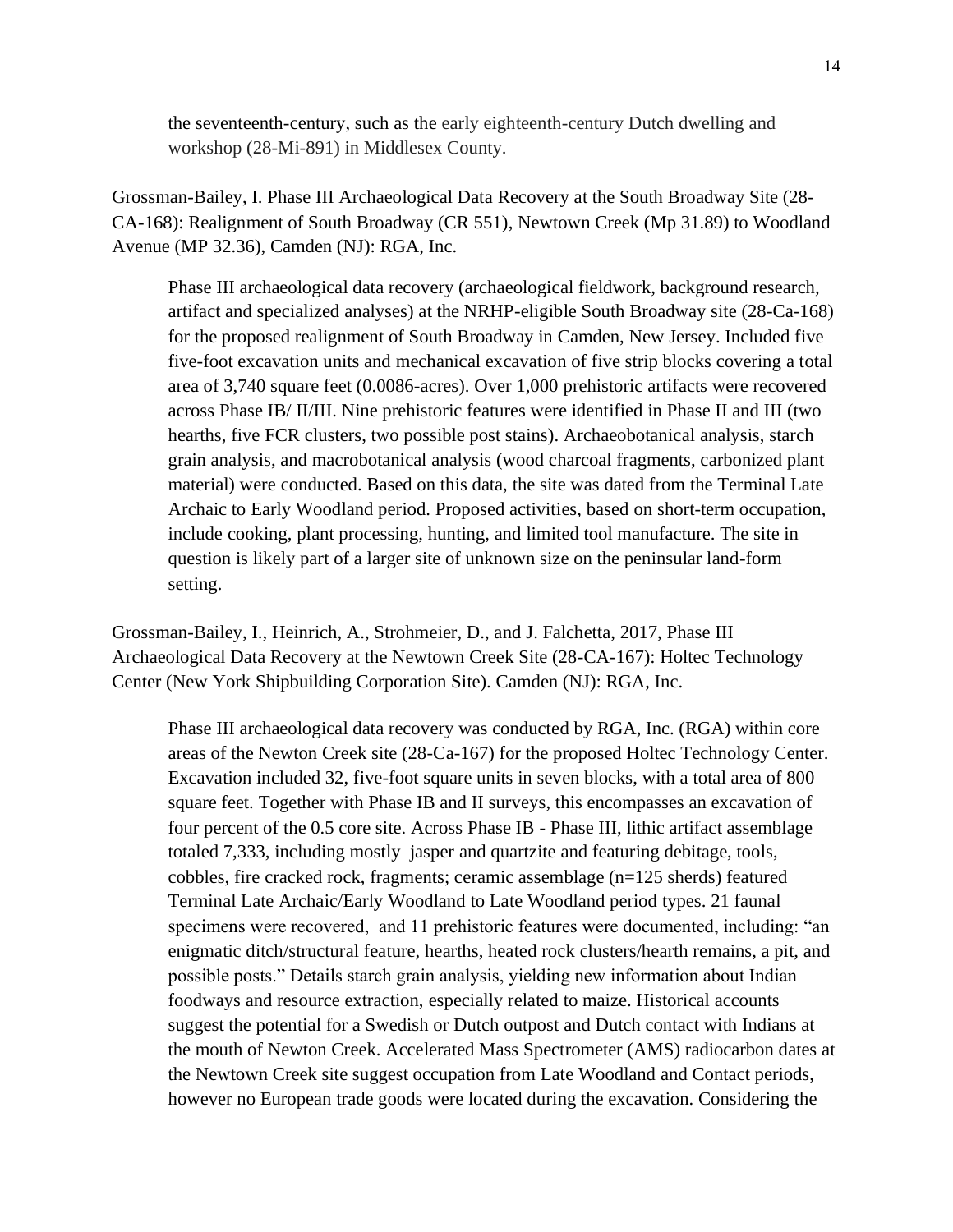lack of Contact period artifacts (European trade goods) the site has been associated as primarily a Late Woodland occupation. Connects this site to nearby Gloucester City site (28-Ca-50), which does feature European trade goods.

Grumet, R. S., 1995, *Historic contact: Indian people and colonists in today's Northeastern United States in the sixteenth through eighteenth centuries,* Norman, Oklahoma: University of Oklahoma Press.

Contextualizes written and archaeological data to better address settlement patterns, industries, culture, exchange, and lifeways of Indian peoples in the American Northeast during the sixteenth and tumultuous seventeenth and eighteenth centuries. In particular, his chapter, 'Munsee Country' addresses the groups living between and across Pennsylvania (near today's Easton), western Long Island, and the upper Delaware and lower Hudson River Valleys. Explores traditions in pottery and iconography, including images. Maps historic archaeological contact sites throughout the region, with archaeological labels, and provides sources when known. Mentions that production of tubular shell beads was common among these groups during the 1500s. While the geographic scope of this chapter focuses on the Upper Delaware region, will be useful for scholars looking to situate Lower Delaware groups within a broader regional context. The following chapter, 'Nanticoke Country,' similarly situates the culture, lifeways, and traditions of Indians in the central portion of the Delmarva Peninsula from southern Delaware to the state line of Virginia. Maps historic contact sites near today's Milford (DE), Lewes (DE), Rehoboth Beach (DE), among others.

Gundy, B. J., 2003, New Castle Hundred Church Road (Wynnefield to 5.R. 71) Improvements, Geomorphology Report Prepared for the State of Delaware Department of Transportation, Delaware.

The Church Road Improvements project spanned the areas of Fort Casimir, New Amstel, and New Castle, sites possibly linked to seventeenth and early eighteenth century exploration and frontier settlement. However, the report found that given the specific location of the planned improvements: "the potential for in situ pre-contact and or historic period archaeological resources [was] non-existent."

Harris, M., 2007, A Middle Woodland Settlement System in the Schuylkill River Valley, Southeastern Pennsylvania, Unpublished Master's thesis, Department of Anthropology, Temple University. Accessed March 2020.

Provides thick context for settlement in the Susquehannock River valley and sheds light on spread of domesticates, ceramics, population growth, and changing settlement patterns in the surrounding region, including up and down the Delaware River. Offers review of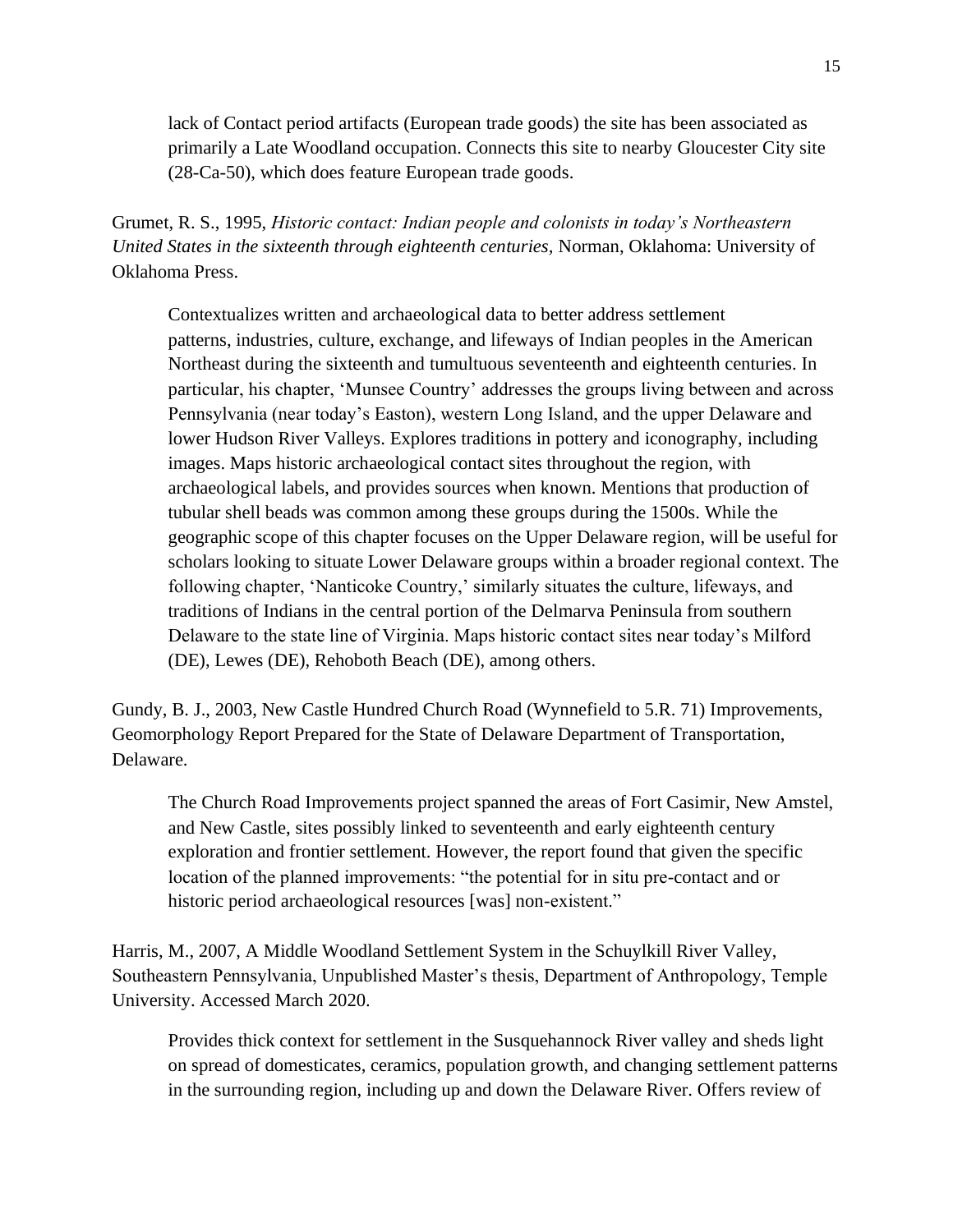Early Archaic to Late Woodland Periods. New findings of Late Woodland Overpeck incised sherds at sites on the Schuylkill River (36MG395) and Perkiomen Creek (36MG407) suggests the potential for later occupation than previously assumed. Compiles, maps, and analyzes a number of findings related to the Fox Creek phase (A.D. 200 – A.D. 800) settlement system from the Pennsylvania Archaeological Site Survey Files, environmental review (CRM-ER) reports, and PHMC's prehistoric artifact inventory. Presents new archaeological data from excavations in the Schuylkill River Valley and into Southeastern PA, also related to this Middle Woodland occupation. Suggests a distinctive settlement pattern, and presents three models for regional interaction (including strong ties) with the middle Delaware Valley.

Heinrich, A. R., 2016, Lenape Horticulturists: Moving the 'Maize Debate' Forward in the Lower Delaware River Valley, *Journal of Middle Atlantic Archaeology* 32:9-25.

Divides Delaware River Valley by two major cultural groups: one north of Raritan River in central NJ that spoke a Munsee Algonquin dialect and another south of the Raritan river that spoke Unami dialect. These groups were organized into bands along river drainages on both sides of the river. Addresses previous assumptions that the Lenape of the Lower Delaware River Valley were mobile foragers throughout the Woodland period, while surrounded by horticulturists to the north, west, and south. Cites lack of evidence of cultigens at archaeological sites for this misconception. Uses written record and archaeological comparisons to contradict the forager hypothesis and the hypothesis that women primarily fished, as argued by Becker (1999). Presents archaeobotanical evidence from Gloucester City Native American Archaeological historic district of cultivars and wild plants such as grasses (maize, bristlegrass, little barley/wild rye), sunflower, and squash. In particular, evidence of maize was found on a ceramic style from  $200 \text{ CE} - 800$ CE beneath "house pattern with a post mold" with radiocarbon dates of c. 885-995 CE. Also presents phytolith analysis showing that these Lenape groups modified their landscape significantly, especially along a "now-extinct tributary." Argues there is no archaeological or ethnographic evidence that the Lenape ratcheted up their maize production to sell to settlers, rather claims it is likely the Lenape were harvesting maize in greater yields already.

Huey, P. R., 2005a, The Archaeology of 17th-Century New Netherland Since 1985: An Update, *Northeast Historical Archaeology* 34(Article 6): 95-118, https://doi.org/10.22191/neha/vol34/iss1/6.

Details insights from excavations and written data in Albany (Beverwijck) from research especially in the late 1980s-1990s; focused especially on New Amsterdam and other places along the Hudson River. Documents important works in the study of Dutch / New Netherland material culture (ceramics, utensils); New World Dutch architecture and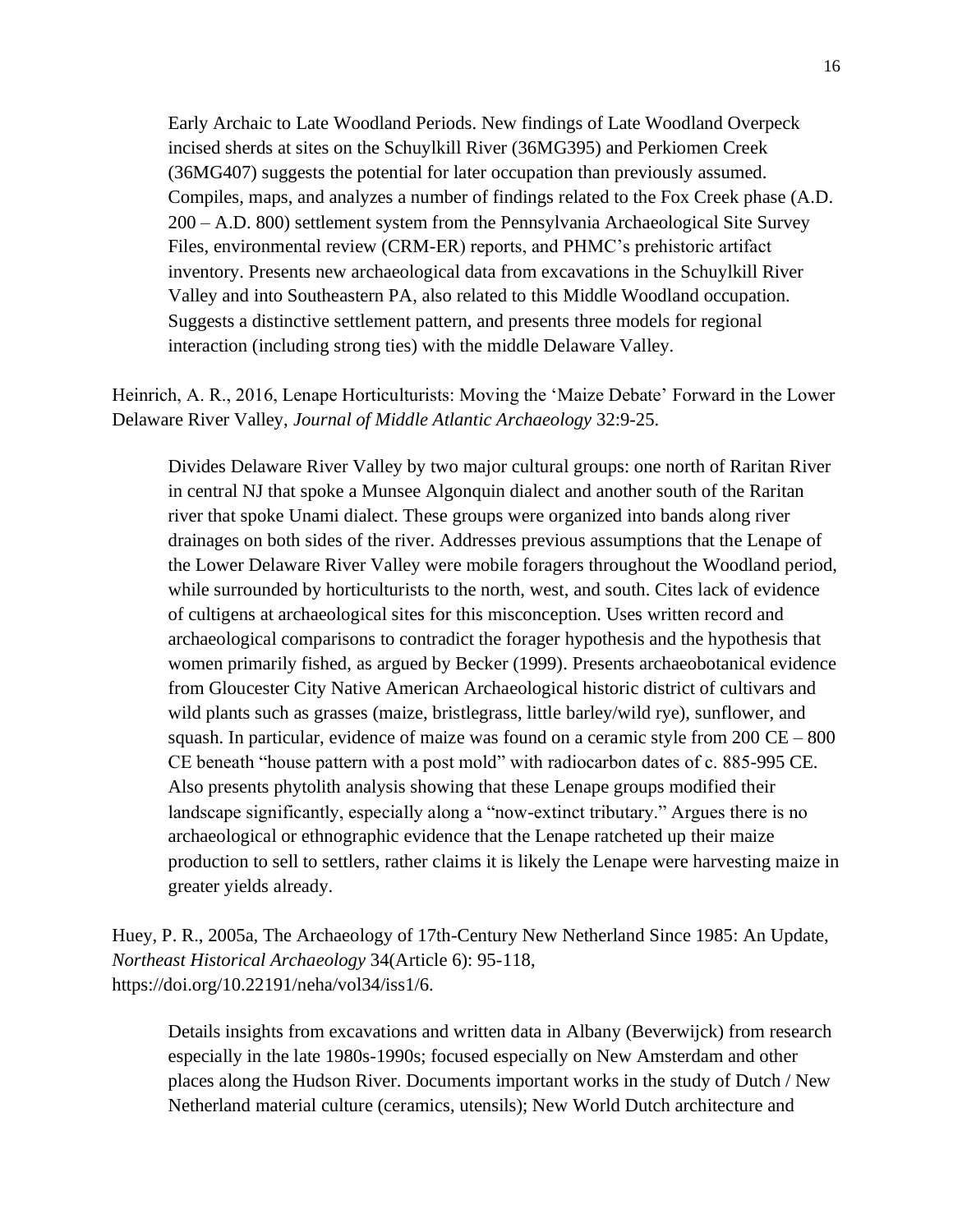furnishings. Seventeenth-century Dutch artifacts can also be found at French fort in today's Maine, Fort Ninigret in Rhode Island, Iroquoian sites near Lake Erie, and elsewhere. References 1986 dig at New Castle, Delaware, where mid-seventeenth century Dutch majolica and other ceramics were found at site of Fort Casimir, built by the Dutch in 1651 and captured by the Swedes in 1654. Dutch artifacts also found near Chesapeake Bay in Maryland at site of Charles Calvert's residence (1665-1700), and a large number of Dutch artifacts also were found at Compton site (1651-1684) in Calvert County (MD) as evidence of "highly intense Dutch trade in Maryland during the mid 17th century." Similarly suggests Dutch trade with the Susquehannock of Pennsylvania, discussed in work of Barry Kent (1989). Reflects with a more global perspective on recent archaeological work of seventeenth-century Dutch material culture could be useful for comparative approach. Also charts developments within the Netherlands for seventeenthcentury Dutch ceramics, glass, and other artifacts based on excavations. Suggests marbles may be an ethnic marker, as they are found at Dutch sites but not English.

Huey, P. R., 2005b, An Annotated Bibliography of Selected Sources on the Archaeology of Old World Dutch Material Culture in the 16th, 17th, and 18th Centuries, *Northeast Historical Archaeology* 34 (Article 7):119-189, [http://orb.binghamton.edu/neha/vol34/iss1/7.](http://orb.binghamton.edu/neha/vol34/iss1/7)

Lists and describes some of the many sources that relate to the archaeology of the Netherlands of the sixteenth, seventeenth, and eighteenth centuries. Wrecks of Dutch ships of this period en route to or from the Netherlands are also included.

Immonen, V., 2011, Farming and Brass Kettles as Forms of Colonial Encounter: New Sweden from an Archaeological Perspective, *Scandinavian Studies* 83(3):365-86, [www.jstor.org/stable/23075473.](http://www.jstor.org/stable/23075473)

Reflects on recent historical research on New Sweden. Adds to this with an archaeological perspective which is entirely absent in these works. Claims seventeenthcentury European sites are lacking identification and excavation in the Delaware River Valley because of industrialization, destructive modern land use, and other methodological problems. Offers overview of architectural structures from New Sweden, most notably churches (originally log constructions) and some Delaware Valley homes attributed to the Swedish, including Printzhof. All forts have since fallen, and several have not been located exactly. Details land-use, construction, site organization, and cultural features of Swedish and Finnish settlers to New Sweden. Cites copper as an important material for Dutch traders. Situates kettles in "old world" trading contexts between the Swedish and Sami peoples in fourteenth and seventeenth centuries, as a comparative backdrop for the circulation of and new meanings generated by kettles among the Lenape of the Delaware Valley.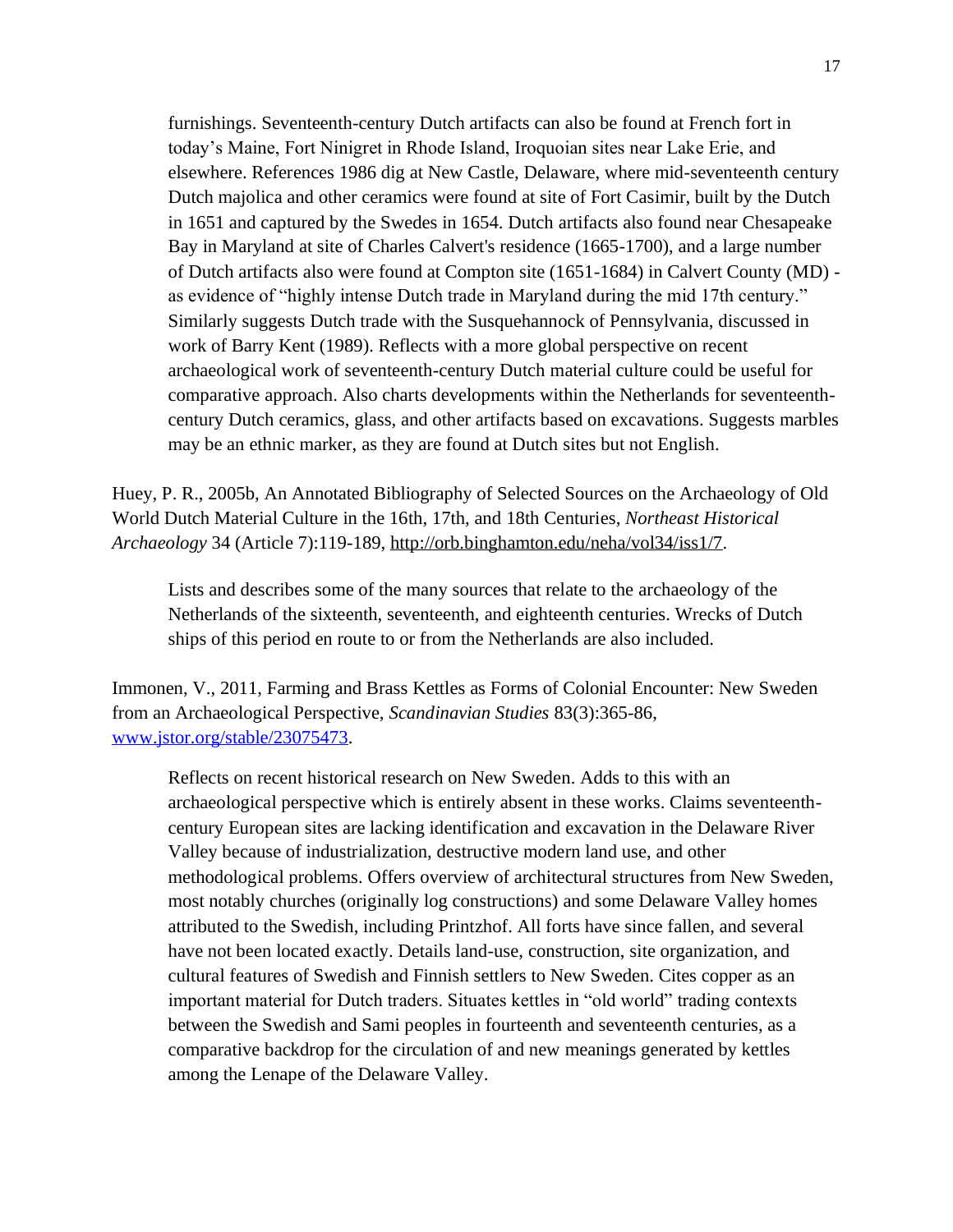Jones, E. E., and S. N. DeWitte, 2012, Using spatial analysis to estimate depopulation for Native American populations in northeastern North America, AD 1616–1645. *Journal of Anthropological Archaeology*, *31*(1):83-92.

Looks beyond historic sources to estimate population loss and chart depopulation among Northeastern Indian groups, including the Minisink and Susquehannock. Because these groups lack historic population estimates, the authors employ the spatial interpolation technique of kriging to estimate depopulation rates among such groups where population data is absent. From AD 1616 to AD 1645, the authors estimated a depopulation rate ranging from 35% to 98%, with the greatest disturbances along and between the Connecticut and Hudson Rivers. Patterns for population include: "Multiple diseases and their impact on immune competence," "Settlement location and type," and "Genetic variability." Their results, when compared to other depopulation rates elsewhere in the US, suggest that kriging is a viable method for demographic analysis, when reliable data exists elsewhere in the region.

Kraft, H.C. and R. Mounier, 1982, The Late Woodland Period in New Jersey (ca. A.D. 1000 - 1600), in Chester, O. (ed.), New Jersey's Archaeological Resources from the Paleo-Indian Period to the Present: A Review of Research Problems and Survey Priorities, Office of Cultural and Environmental Services, New Jersey Department of Environmental Protection, Trenton, New Jersey: 139-184.

Overview of archaeological research related to the Lenape of today's New Jersey as of 1982. Includes maps of "known or suspected" sites of Late Woodland occupation. When published, most research focused on north of Delaware Water Gap. Many sites below the Gap likely have been lost to development, however some could be preserved under parking lots and other modern features. Typifies ceramics, lithic, and organic artifacts as diagnostic of the Late Woodland Period; location and organization of Late Woodland sites; culture history and chronology of the period; the state of archaeological research related to this period; and biases and limitations of research. Provides information for responsible management of archaeological resources going forward, including future research questions.

Kraft, H., 1974, A Delaware Indian symposium, Pennsylvania Historical and Museum Commission Anthropological Series No. 4, Harrisburg, PA, 160 pp.

Discusses trade between Europeans and Delaware Indians from the 1600s to the 1700s. Elaborates on Lenape social and political structure, as well as cultural practices, like naming.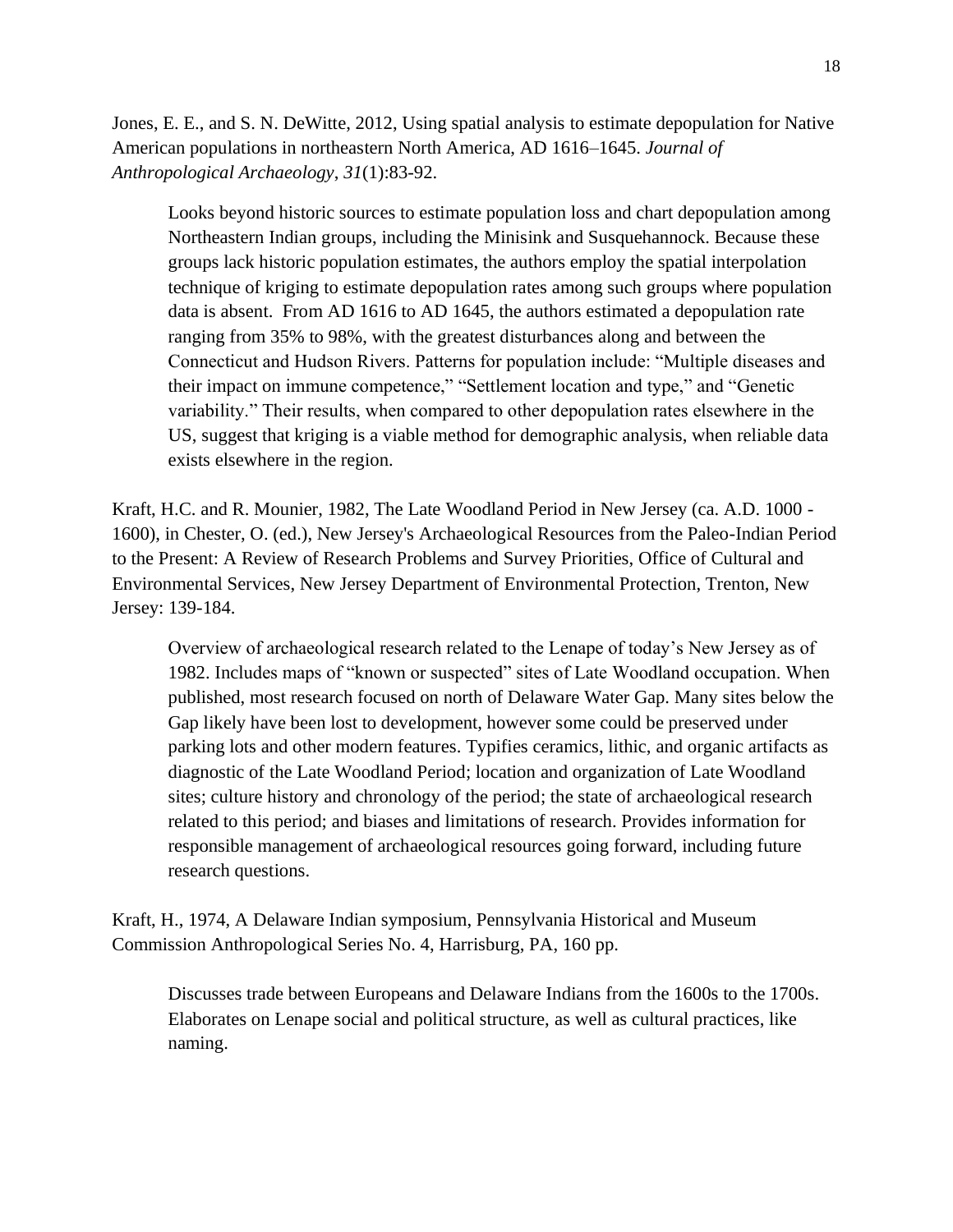Krofft, H. E., Peckler, D., Calhoun, E., and K. S. Barile, 2014, Phase II Archaeological Testing of Site 7NC-F-171 in New Castle County, Delaware, Prepared for Delaware Department of Transportation Prepared by Dovetail Cultural Resource Group.

Phase IB archaeological survey and Phase II evaluation along the U.S. Route 301 Spur for the Delaware Department of Transportation (DelDOT). Much of the land in this Route 301 project area was granted to Augustine Herman in the mid-seventeenth century as "St. Augustine Manor," from Delaware River westward to Choptank Road. Herman also owned "Bohemia Manor." However, the project area was considered most relevant for the historical period of 1770-1830, and was damaged by flooding. The following activities were conducted: archival research for thorough historical context of the area; intensive pedestrian survey and mapping for above-ground and subsurface features and artifact clusters; test unit excavation; and site-wide soil chemistry samples (2-3). Environmental overview of Black Creek Tenant Site in west-central New Castle County, Delaware is given, as is history of land use in area to present day. An occupation layer dated to the eighteenth-century was documented, as well as some assemblages, but no cultural features were identified during the excavation. Site was not recommended eligible for the NRHP under Criteria A-D (i).

Lattanzi, G. D., 2007, The Provenance of Pre-Contact Copper Artifacts: Social Complexity and Trade in the Delaware Valley, *Archaeology of Eastern North America* 35:125-37, [www.jstor.org/stable/40914516](http://www.jstor.org/stable/40914516)

Situates the copper debate in the Delaware River Valley - previous scholarship has argued that the Adena culture in the Midwest brought copper to the Northeast, while later scholars argued that the Adena artifacts and burial rituals were brought into the region through trade networks from the Archaic into the Woodland period. More recent studies indicate that the copper was from more local sources in the Northeast. The study involves 10 Copper artifacts, previously excavated and amassed from five archaeological sites (four in NJ, 1 in PA) for an ICP-MS study, with the goal of locating major trace elements to determine their geological source. The chemical composition of the Middle and Late Woodland artifacts indicates they are from local sources, such as the Franklin Mine (NJ), or the Cornwall Mine (PA), rather than the Midwest. Two Late Archaic artifacts ("Old Copper Culture spear points") appear to be from the Great Lakes area. More research is needed to highlight Delaware Valley regional and cultural diversity during the Early Woodland period.

Liebeknecht, W., Cress, G., Tvaryanas, D., and I. Burrow, 2002, Survey, Evaluation, and Construction monitoring of onshore and submerged archaeological resources at Proprietor's Park, City of Gloucester, Camden County, New Jersey, On file, New Jersey Historic Preservation Office (NJDEP), Trenton, New Jersey.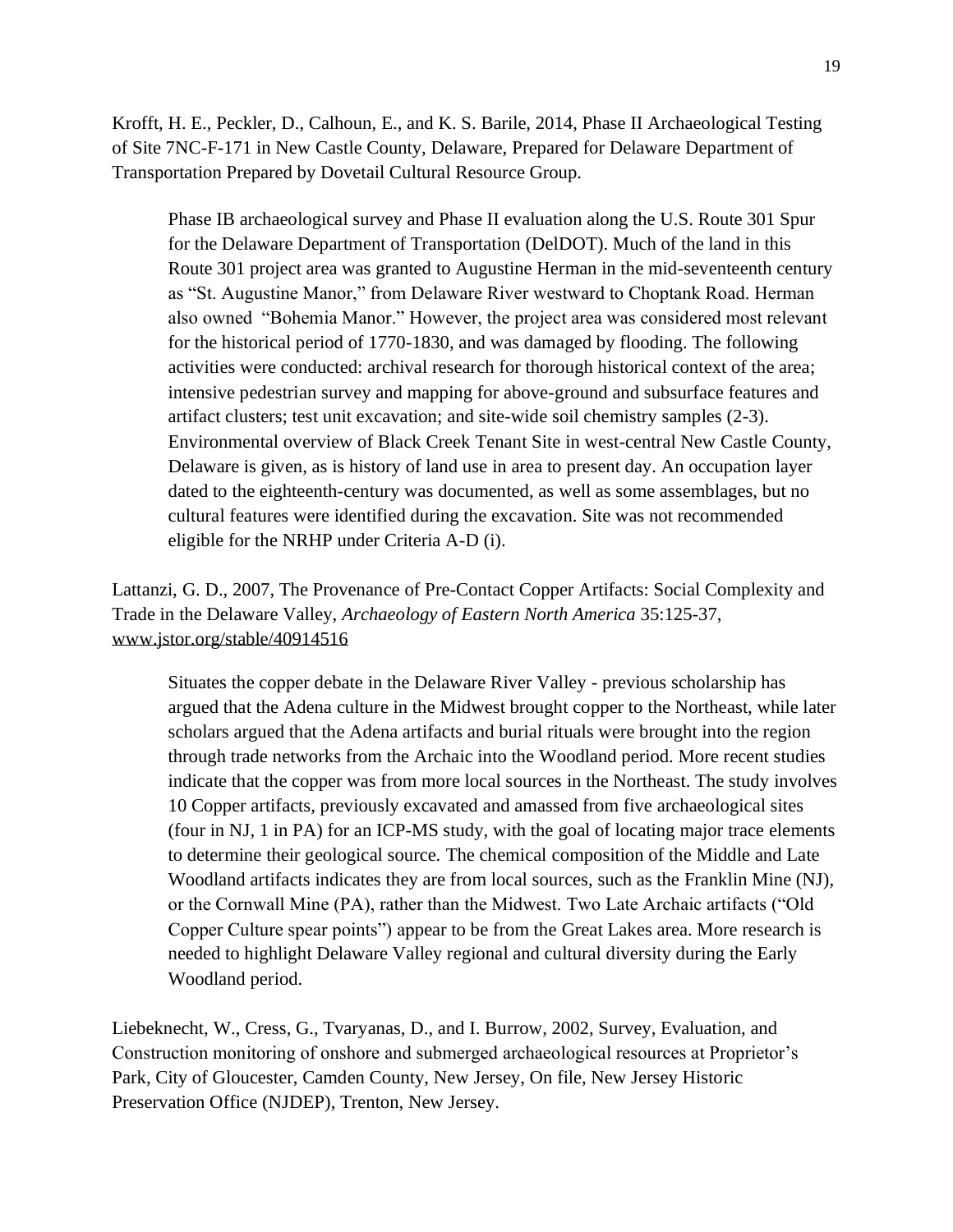Survey and evaluation of submerged and onshore archaeological resources at Proprietor's Park along Delaware River in Gloucester (NJ) for the protection of the park from seabank erosion due to the failure of existing seawall. The excavation was conducted in the southwest area of the old town of Gloucester, (established mid-1680s). It was also considered likely that the site was one of earlier American Indian and European occupations, as it is surrounded by other sites with dense occupation. Survey and onshore excavation of shovel tests in areas affected by proposed improvements were conducted by Hunter Research Inc. Includes typology of found diagnostic artifacts and ceramic diagnostics dating from Late/Terminal Archaic to Late Woodland periods. Decorated tobacco pipe fragments and faunal material were also found and described. Excavation suggests a "dense and complex prehistoric Native American occupation" beneath the park. One uncovered feature, named 28CA101, was linear and parallel to the presumed line of early historic riverbank, and is thought to be a southern extension of the predominantly late prehistoric occupation documented to the north. This occupation extends for at least 1500 feet along the riverfront from the coast guard site to the south of the original ferry site at Gloucester Point in the park. Connects this data with adjacent sites 28Ca50 (Maar Associates Inc. 1985) and Coast Guard Station site (Louis Berger & Associates Inc. 1994) showing plentiful evidence of prehistoric occupation with greatest intensity falling into the Late Woodland Period (AD 1000-1600). Includes Appendix E: New Jersey State Museum Site Registration Form, with coordinates of the site.

Liebeknecht, W. B., 1986, "The Fort Elfsborg Spoon," *Bulletin of the Archaeological Society of New Jersey*, 40:45-46.

Analysis of a pewter spoon found in 1980 on the shore of the Delaware River near Elsinboro Point, Salem County, New Jersey, tentatively dated to the mid-seventeenth century. Elsinboro Point was the site of the New Swedish Fort Elfsborg from 1643-1653, though the exact location of the fort was not known at time of this publication. Similar pewter spoons have been found at Tinicum Island, occupied by Governor Printz (1643- 53). The author conjectures that the spoon in question may be made from the same mold as the spoons on Tinicum Island, as they are similar in size and have distinguishing mold markings. These spoons were analyzed by Harper (1978).

Louis Berger & Associates, Inc., 1994, Survey and Evaluation of Historical and Archaeological Resources at the Former United States Coast Guard Station, City of Gloucester, Camden County, New Jersey, On file, New Jersey Historic Preservation Office (NJDEP), Trenton, New Jersey.

Phase I and II historic and archaeological survey at site of former Gloucester City Coast Guard Station. Recovery of prehistoric resources indicated occupations spanning Transitional/Late Archaic, Early/Middle Woodland, and Late Woodland Periods. Shovel tests demonstrated that intact or nearly intact prehistoric remains are distributed over the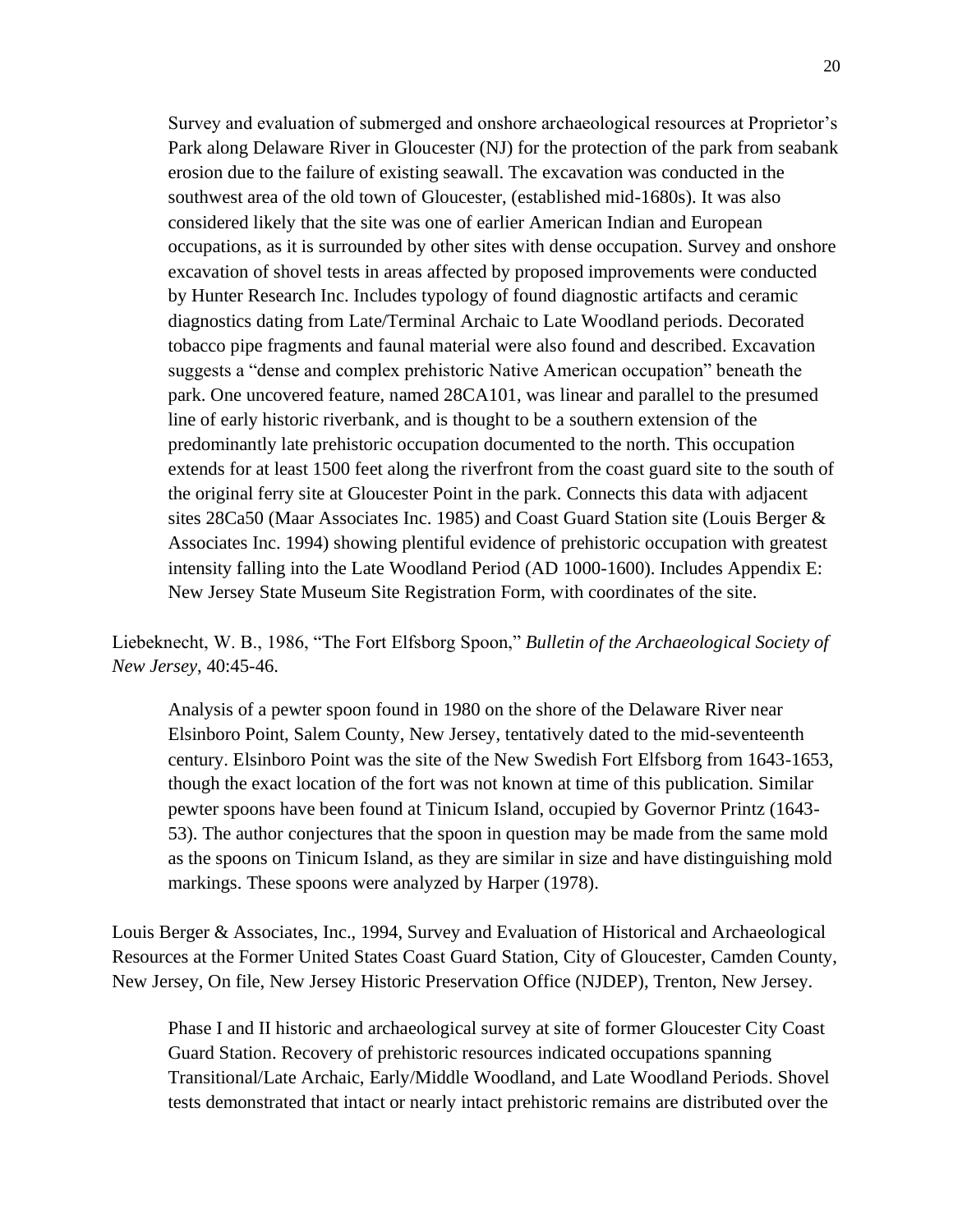entire property, except for isolated areas in the eastern and western margins. Archaeological investigations yielded a total of 2,494 prehistoric artifacts. These remains came primarily from the plowzone, buried A and B horizons. Diagnostic artifacts (lithics, ceramics) from these contexts indicate prehistoric occupation over several thousand years. Most of the ceramic material was from Late Woodland, but also included Early Woodland and Middle Woodland types. The majority of the diagnostic lithic material also dated to the Late Woodland.

MAAR Associates, Inc., 1985, Data recovery at 28-Ca-50 Gloucester City, New Jersey. On file, New Jersey Historic Preservation Office (NJDEP), Trenton, New Jersey.

Archaeological investigation at Site (28-Ca-50) in Gloucester City (NJ) shows Late Archaic, Late Woodland, Contact, and early historic occupation. The evidence of Late Woodland occupation is most prominent. Excavation uncovered Woodland ossuary, over one-thousand prehistoric objects (mostly lithic debitage, fragments of diagnostic tools, and ceramic sherds), twenty-one cultural features (mostly interpreted as hearths). Contact-era finds include Spanish Real silver coin, and trading beads and tokens.

McEachen, P. and V. Bourgeois, 2004, The Edwards Run Site (28-Gl-304), East Greenwich, New Jersey. Paper presented at the 69th Annual Meeting of the Society for American Archaeology, Montreal, Canada.

Documents the surface find of a brass gangler, associated with the Contact Period, at the Edwards Run site (28-Gl-304) in East Greenwich Township, Gloucester County, NJ.

Mounier, R. A., 2003, *Looking beneath the surface: the story of archaeology in New Jersey*, New Brunswick, New Jersey: Rutgers University Press.

Useful and expert overview of archaeological history of New Jersey, focusing on the area's Indian past. Bibliography includes references to original archaeological reports. Counterpart to Veit (2002).

Multiple Authors, 2013-2015, Special Edition: The Abbott Farm National Historic Landmark, *Bulletin of the Archaeological Society of New Jersey*, Stewart, R. M. and B. Obermeyer (guest eds): Vol. 68-70.

Special edition, multi-author bulletin focusing on the archeological work of Charles C. Abbott and recent developments related to the archaeological sites at the Abbott Farm National Historic Landmark (near Trenton, NJ) since Abbott's fieldwork in the late 1800s. Articles cover the following topics: regional (pre)history and the Delaware peoples; a summary of archaeology at Abbott Farm; Middle Woodland Abbott Ceramics; local Delaware placenames; language, ethnography, and oral traditions and cultural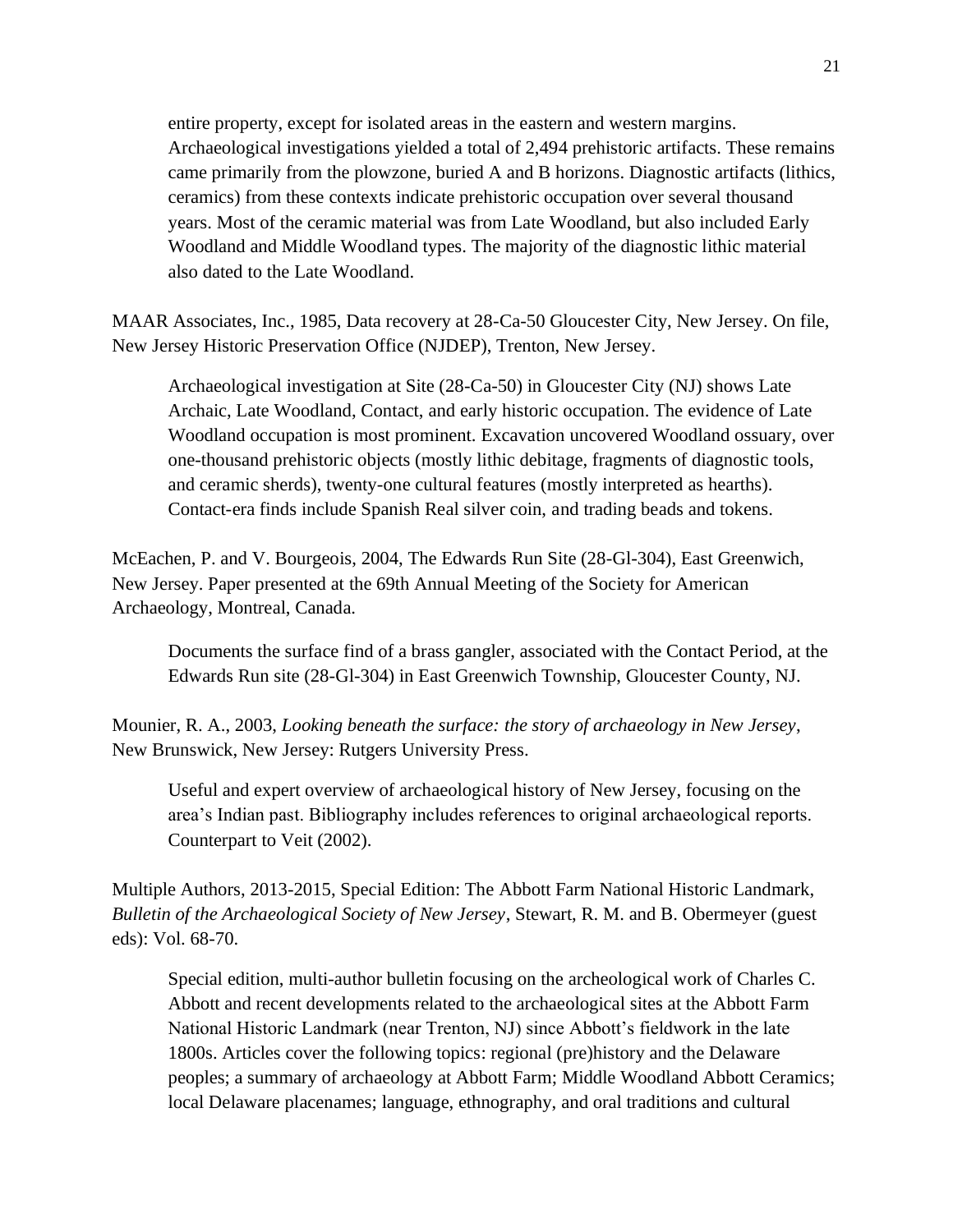affiliation; and mortuary (pre)history. Lastly, Andrew Martin explores the excavations of Ernest Volk (1894-1895) at the Lalor Field at Abbott Farm (28-ME-1).

Omwake, H. G., 1967. A Unique Dutch White Clay Pipe. 1- *The Archeolog (XIX), 1:1-4.* 

Study of Dutch pipe of "fines" quality found between Lewes Beach House and Delaware Bay at Lewes, Delaware. Two marks were identified: a crowned 5 maker's mark on the bottom of its small heel, and a supplemental arms of the city of Gouda in relief on the left side of the heel. Since the crown 2 dates to 1679, it is estimated that crowned 5, of an unknown maker, came into use in the final quarter of the seventeenth century. The Gouda mark was authorized by the provincial government in 1739 as a way to differentiate between ordinaires, since Amsterdam merchants were known to mix fine pipes with those of inferior quality (3). In 1740 this was amended - if the pipe was of ordinary quality, a capital S (*sleght*, ordinary) and the arms of Gouda were placed on both sides of the heel or bowl, while the single arms indicates a fine pipe. Therefore a bowl with the single arms of Gouda cannot be earlier than 1739, while one with double arms dates no earlier than 1740. This Lewes Specimen is unique because it has an obtuse angle, which is seen as a seventeenth-century trait, but its marks preclude dating before 1739. The author tentatively dates the pipe to the last quarter of seventeenth-century.

Omwake, H. Geiger, T., Stewart, D., Blake, M. C., and J. Witthoft, 1963, "Report on the Townsend Site near Lewes, Delaware," *The Archeolog* XV(1), Printed by The Leader, Seaford, DE.

At Townsend excavation, found pieces of small yellow Dutch "bezand" Ijsselbricks, kaolin pipes, European ceramics and glass. Bricks similar to Townsend examples were made in Friesland, Northern Holland as early as the last quarter of the sixteenth century until ca. 1850, and have also been found in-situ in a seventeenth-century fireplace on Maspeth Long Island, in an area first settled by the Dutch. Most pipes were similar to English types and had English marks, though one pipe's mark (featuring a milkmaid) could be traced to a Guida guild, 1660. There is a small possibility that the site was that of an Indian town contemporaneous to Swanandael, but authors suggest that its Indian occupation was likely several decades prior (proposes date of 1570). There is little trace of post molds because of the sandy soil, but evidence from pits between houses and material culture indicate the long history of the site. The Indian pottery, with tin rope or strand of clay coil construction in particular corresponds in its distribution to Nanticoke, and most closely relates to Rappahannock or Chickahominy wares of coastal Virginia and of the Chesapeake. Shell-tempering appears to be an old trait from the coastal Middle Woodland tradition, and vessel forms and decorative motifs were also similar to coastal motifs. Authors suggests that Abbott Zoned ware was an ancestor for the Townsend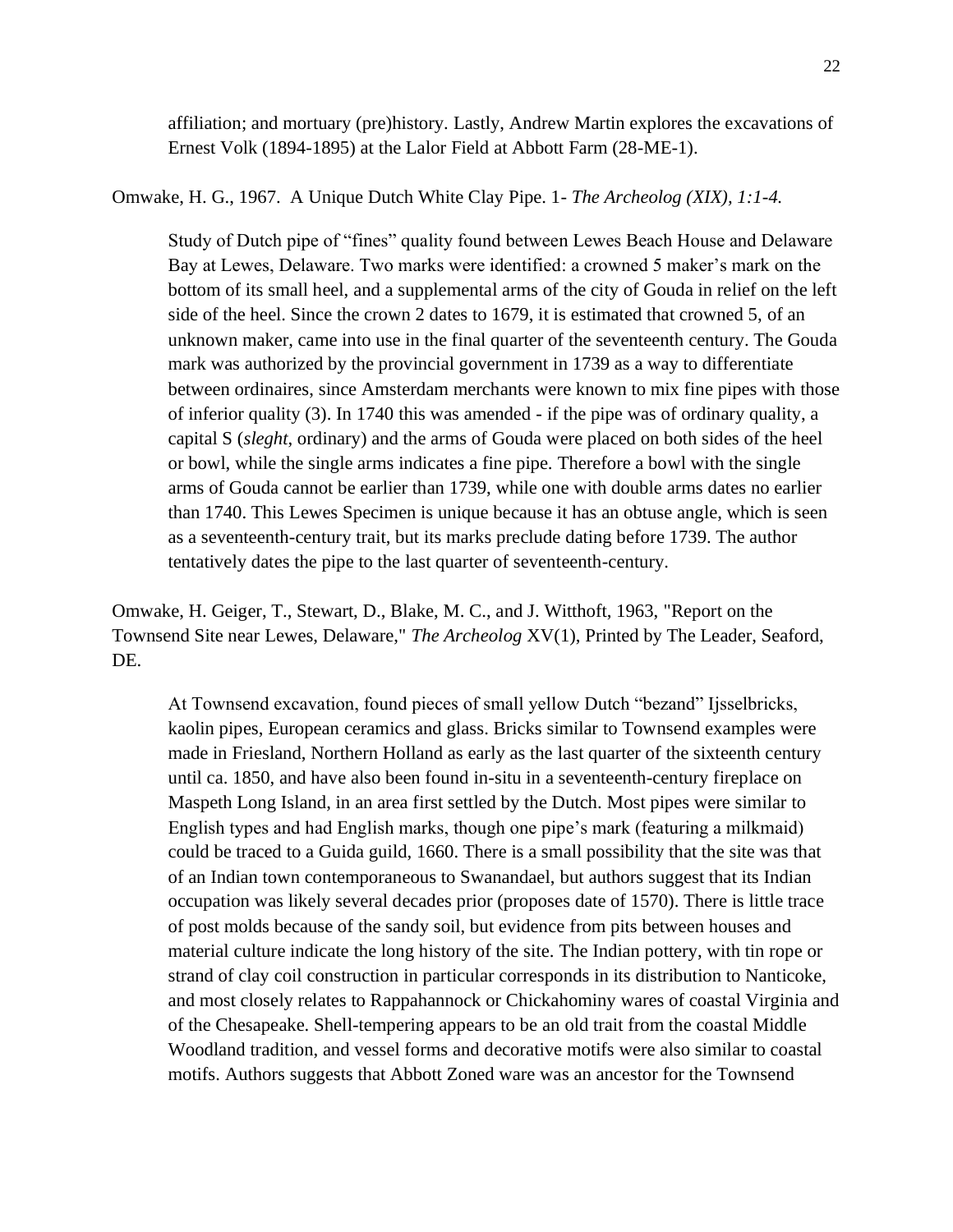Incised. European arrival appears to have caused social upheaval, disorganization, and depopulation, and is notable in the archaeological record of the site.

Pagoulatos, P., 2007, Native American Contact Period Settlement Patterns of New Jersey, *Bulletin of the Archaeological Society of New Jersey* 62:23-40.

Overview of archaeological reports in the Delaware River Valley, drawing from files at the New Jersey State Museum. Sites of particular interest for the Contact era include: Grantberry Farm (Burlington County), Sandhicky (Burlington County), Farnum Park (Camden County).

Pietak, L. M., 1995, Trading with Strangers: Delaware and Munsee Strategies for Integrating European trade goods, 1600-1800. PhD Dissertation, Department of Anthropology, University of Virginia.

Examines archaeological and ethnographic data reflect upon the circulation of European goods among the Delaware and Munsee groups of the Delaware River Valley and surrounding areas. Focuses on personal ornamentation in mortuary contexts, where these goods are most frequently documented. For instance, at Overpeck site (36-Bu-5) in Bucks County (PA), along Delaware River, conch shell cores were found accompanied by a single shell bead, suggesting wampum production.

Schmidt, G., 2009, Preliminary Analysis of Clay Tobacco Pipes at Avery's Rest, *paper draft*, Delaware Historical and Cultural Affairs, Digital Archive.

The Archaeology Society of Delaware (ASD) began field work in fall 2006 until 2008 at Avery's Rest (7S-G-57). Surface collections were performed across the whole site. Plowzone removal in selected areas revealed many shallow features, thought to be daub pits, outbuilding post holes and homestead work areas. Additionally, two well features were excavated. The pipe fragments were kaolin white clay imported pipes. Only two identifiable pipe bowls were located; though neither had a maker's mark. Provides histograms for the bore diameter of the 141 pipe stem fragments found in the plowzone. A Bimodal distribution was found in their measurements using the Binford dates, suggesting perhaps two occupations of the site (one in 1730, another in 1682). Similar bimodal distributions were found in the measurable pipe stem fragments found in the surface infill of a well feature (Feature 11), found during the excavation. It is proposed that Feature 11 dates to the late 1600s.

Schindler, B., 2008, Rethinking Middle Woodland Settlement and Subsistence Patterns in the Middle and Lower Delaware Valley, *North American Archaeologist*, 29(1):1–12.

Studies of Indian subsistence and settlement patterns along the Lower and Middle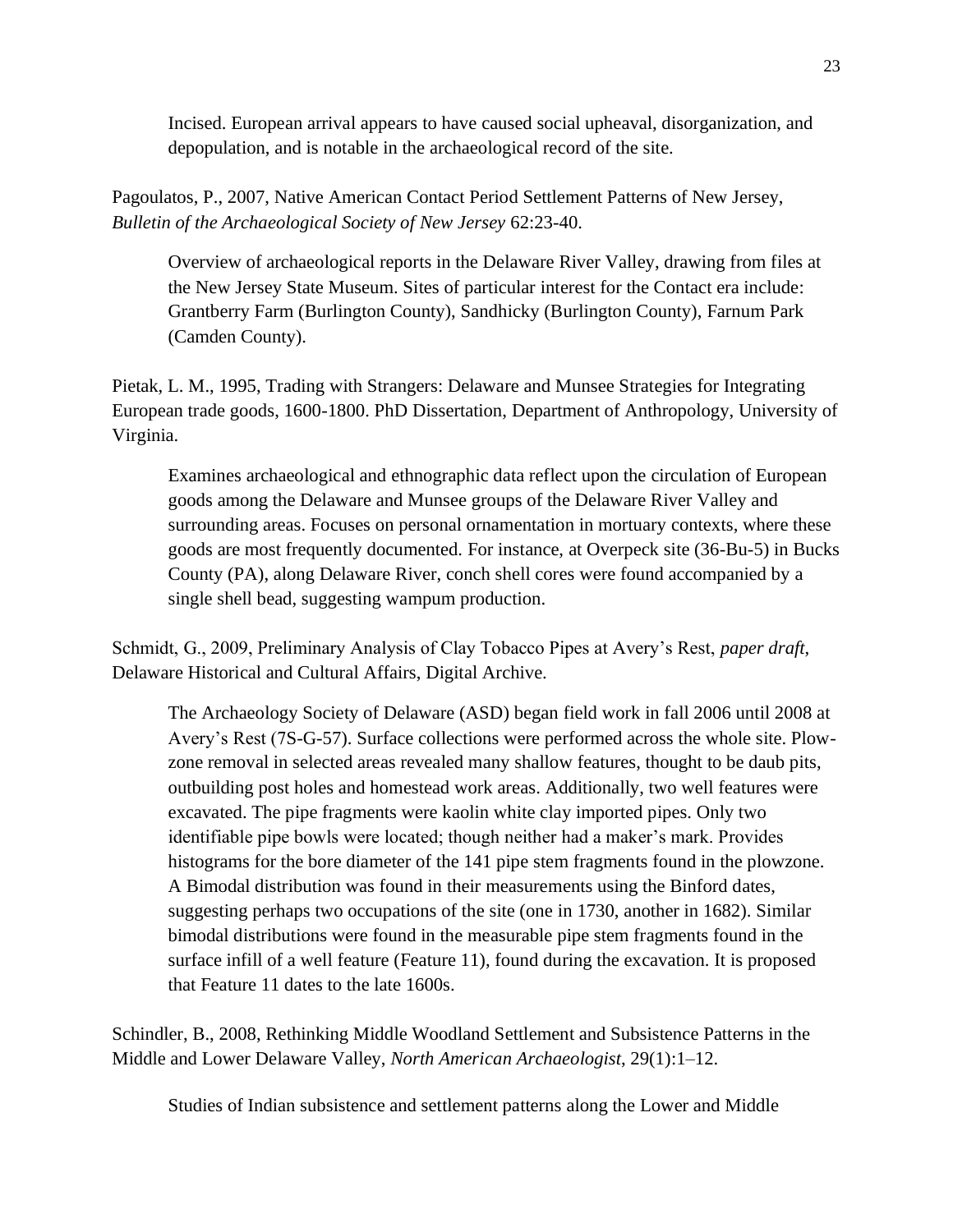Delaware River during the Middle Woodland (1 - 1000 AD, as defined by author) have mostly focused on annual, brief exploitation of anadromous fish in river-feeding streams. This narrowed exploration should be expanded to focus on "other phases of anadromous fish life cycles" and "other migratory fish." The author argues that fish would have been available on a broader basis, "almost continuously from March until November," meaning the exploitation of this resource would not need to be as dramatic in order to generate surpluses for storage. These findings have implications for social organization, indicating that large work groups would not have been necessary to take advantage of the resources. This means settlement patterns "may have consisted of small groups residing at prime fishing locations on a year-round basis" with "logistical forays for diet supplementation and resource-procurement." The author contextualizes these findings by references fishing locations possibly linked to the Abbott Farm site.

Schuldenrein, J., 2003, Landscape change, human occupation, and archaeological site preservation at the glacial margin: Geoarchaeological perspectives from the Sandts Eddy Site (36Nm12), Middle Delaware Valley, Pennsylvania in Cremeens, D. L. and J. P. Hart (eds.), *Geoarchaeology of Landscapes in the Glaciated Northeast,* Albany, NY: *New York State Museum Bulletin* 497:181-210.

Deep-time study of Sandts Eddy Site a multicomponent, stratified site containing some Woodland and Contact period material but more significant intact, and deeply buried Early and Middle Archaic Period components. Analysis provides raw sedimentation rate data for the most deeply stratified and accurately reported archaeological sites along the Delaware Valley. In total, six sites were selected, spanning a linear distance of 160 stream km. The study reconstructs the Holocene floodplain to reflect upon site formation processes related to the occupation strata and models the regional geoarchaeology of the Middle Delaware Valley based on correlation and projection with existing cultural and alluvial stratigraphies. Presents stratigraphy and soil-sediment analysis, an integrated cultural and sedimentary stratigraphy, landscape history, archaeological preservation potential by archaeological component, and a correlation of prehistoric landscape histories of Middle Delaware Valley sites. Research suggests fruitful paths for future models of Holocene human paleoecology.

Springate, M. E. and Richard Grubb & Associates, 2011, Early Settlement at Bombay Hook, Kent County, Delaware, Paper presented at the 4th Annual Symposium on the Early Colonial Archaeology of the Delaware Valley, New Castle Courthouse Museum, New Castle, Delaware, Saturday May 14, 2011.

Richard Grubb & Associates was contracted to assist the United States Fish and Wildlife Service with Archaeological Overview and Assessment for Bombay Hook National Wildlife Refuge (approx. 16,000 acres, est. 1937) and almost 5,000 surrounding acres.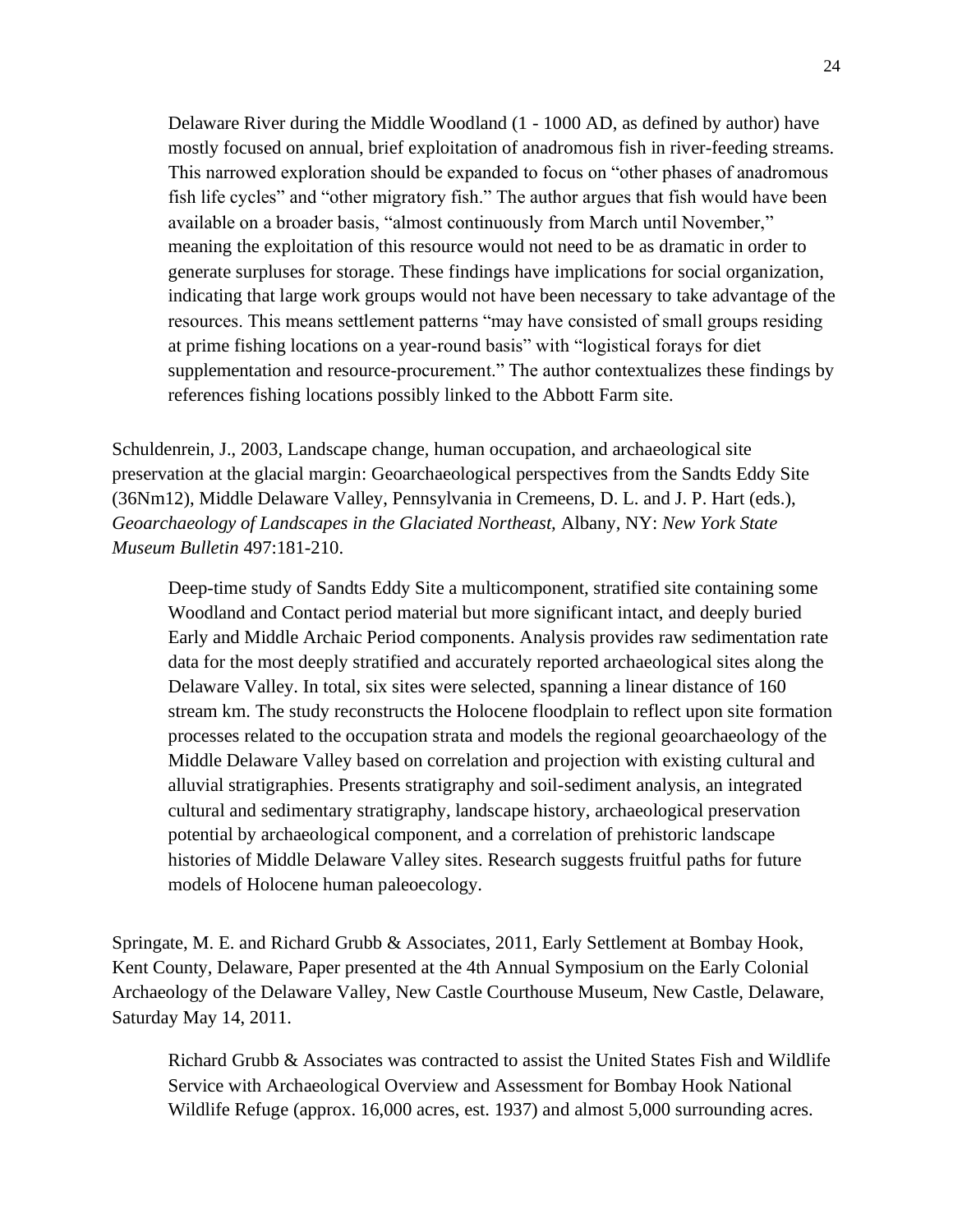Study included palaeoenvironmental, pre-contact, contact period, and historic contexts for archaeological resources within the refuge and site predictive models that determined the likelihood of areas to contain pre-contact and historic archaeological resources. Site relatively undisturbed - several early features can be seen - such as marsh improvements and roads. Bombay Hook (Boomtjes Hoeck, "tree point") on the Delaware River was an important geographic marker for land transfers and divisions during the colonial era. Huguenot Peter Bayard, likely first colonial settler in the area, purchased Bombay Hook Island in 1679, can find reference in Dankaerts' journal, and in 1680 census. Shortly after relocated to Dankaerts Labadist community at New Bohemia Manor - location unknown perhaps underwater or washed away. Authors note that upland areas on the island are "sensitive." Report also details late eighteenth century and maps of the area. Site later became a stop for the underground railroad.

Stanzesi, A. J., 1981, Quahog "shell tools," *Bulletin of the Archaeological Society of New Jersey*  $37:15-18$ .

Details the quahog shell tools found at excavations at the Pennella and Tuckerton Shell Mound sites in Tuckerton, NJ. The shells, dating to 1530 to 1810 years BP, were likely used in processing shellfish.

Stewart, R. M., 2018, *References Relevant to the archaeology of Native Americans in the Upper Delaware River Valley of New Jersey, New York, and Pennsylvania*, New Jersey Historic Preservation Office Trenton, New Jersey.

Author's note: "The New Jersey Historic Preservation Office has sponsored a review of published and unpublished materials related to the Native American archaeology of the Upper Delaware Valley as part of an alternative mitigation. This review is the basis for a series of forthcoming topical essays updating and synthesizing aspects of the archaeological record of Pre-Contact and Contact times in the region. The essays will provide contexts and highlight research issues to aid future academic and cultural resource investigations that involve this portion of the greater Delaware Valley. For the purposes of this project the Upper Delaware was defined by portions of the drainage basin that exist in the following states and counties: New Jersey: Warren and Sussex counties New York: Orange, Sullivan, Delaware, and Broome counties Pennsylvania: Monroe, Pike, and Wayne counties."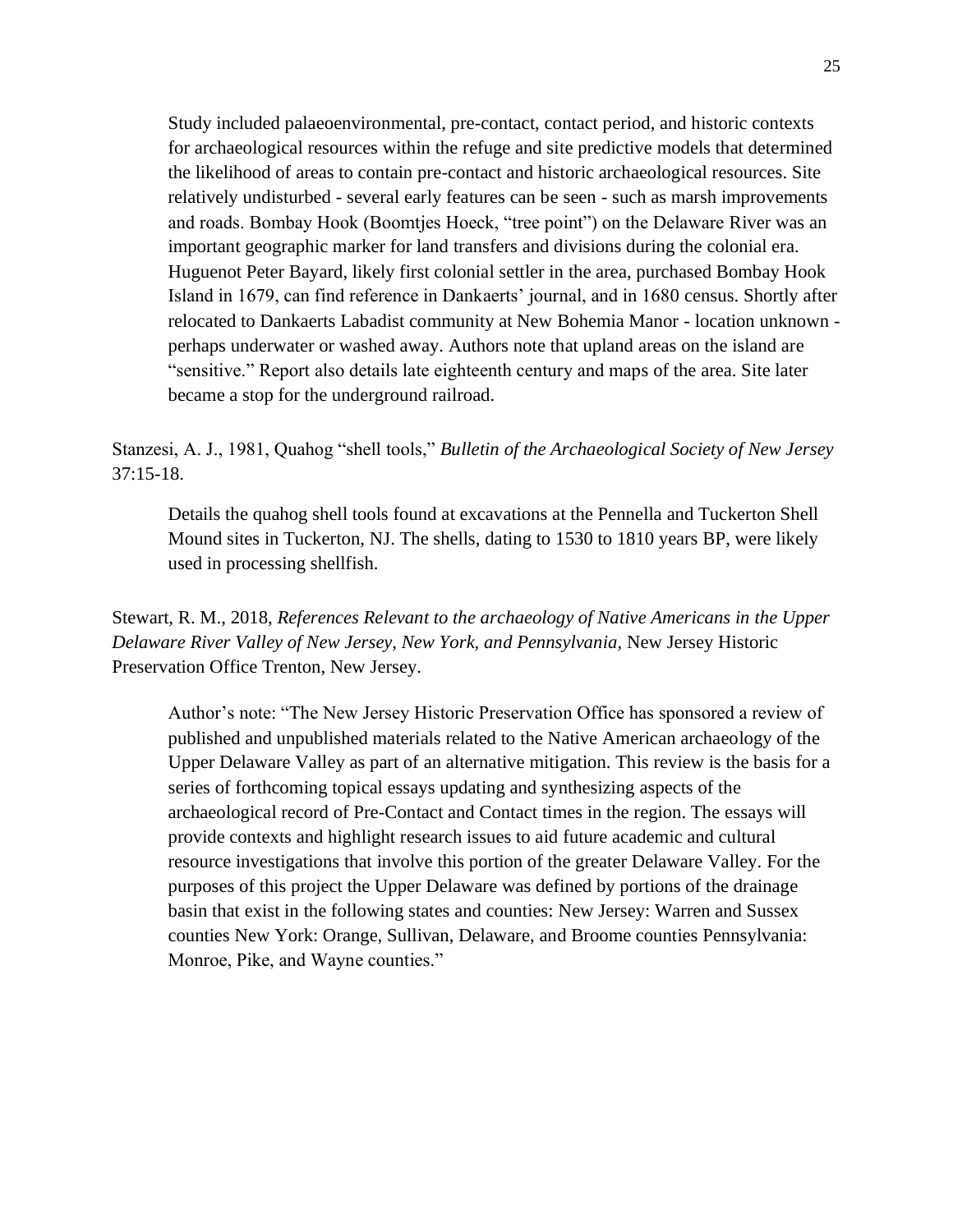Stewart, R. M., 2014, "American Indian Archaeology of the Historic Period in the Delaware Valley," In Veit, R. F., and D. Orr (eds.), *Historical Archaeology of the Delaware Valley, 1600- 1850*, Knoxville, Tennessee: The University of Tennessee Press, 1-48.

Overview of the settlement patterns history of pre-contact and contact-era Indian groups in the Delaware River Valley. For the "contact period," relies heavily on written historical documents. When European trade goods are found in Indian sites, they are most often located in mortuary contexts. European trade goods have not been as readily documented in archaeological sites in the lower Delaware River Valley. There is a tendency to believe that a paucity of European trade goods means the site was abandoned during European contact era, as Cross (1956) proposed in her study of the Abbott Farm Site. However, later excavations showed this was not the case. Notes that an exhaustive review of NJ State Museum files has not been conducted since Pagoulatos (2007).

Stewart, R. M., 2007, Assessing Current Archaeological Research in the Delaware Valley, *Archaeology of Eastern North America*, 35:161-174.

Knowledge about what role European goods (found in Indian graves) played in Indian mortuary rituals is still not well known. Questions are also geared towards the way fishing shaped social structure - for instance, was it a large group activity? Did it shape the timing of settlement movements? Addresses developments in starch grain analysis and plant use, sediments, soils, and geomorphology in the Delaware Valley up to paper's publication. Scholars interested in more recent developments in botanical record should see Heinrich (2016), Grossman-Bailey et. al (2017), cited in this annotated bibliography.

Stewart, R. M., 1993, "Comparison of Late Woodland Cultures: Delaware, Potomac, and Susquehanna River Valleys, Middle Atlantic Region," *Archaeology of Eastern North America* 21:163-78, [www.jstor.org/stable/40914371.](http://www.jstor.org/stable/40914371)

Study of Late Woodland environmental diversity and agriculture, and community patterns across three major drainage basins (Delaware, Susquehanna, Potomac). Sets date for maize in the Middle Atlantic Region as A.D. 900 / 1000, correlated with the erection of sedentary settlements within major floodplains. In the Delaware Drainage Basin, the earliest date of corn (AD 940) was found at Trenton. Discusses the overlap between the cultigens maize and cucurbita sp. with Clemson's Island and Owasco cultures in the middle and upper sections of the Susquehanna Valley (AD 700/800); these sites became more nucleated and ultimately fortified between 1200 and 1300 A.D. Less is known about the Late Woodland period in the Lower Susquehanna Valley, though it appears maize, bean, and squash were used by 1300 A.D., correlated with the Shenks Ferry occupation. Lack evidence to suggest that the Lower Susquehanna Valley was occupied prior to A.D. 1300. In the 1500s, Susquehannocks, coming from Southern New York,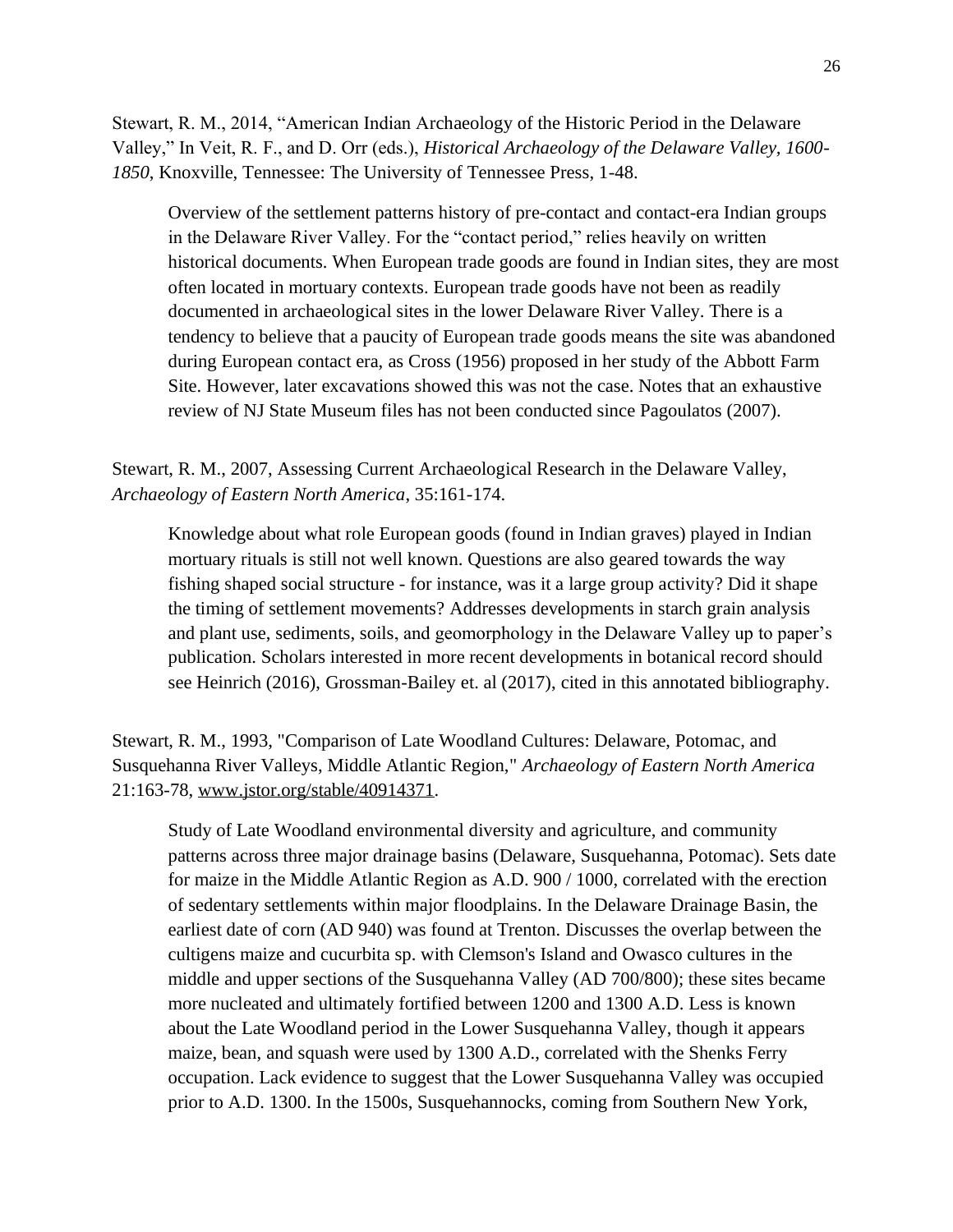settled in the lower valley of the Susquehanna River, trading across the three drainage basins in this study. Discusses settlement patterns in the Upper Delaware River during the Late Woodland period (Pahaquara culture) as small hamlets located close to floodplains, with networked hunting/gathering camps and stations, all which may have been occupied seasonally. This pattern can also be seen in the middle and some lower portions along the Delaware by A.D. 1200/1300. Regarding hamlet-like settlement pattern at Gruno Farm Site (Evesboro, NJ), it is "likely that this settlement and subsistence pattern dates as early as A.D. 900. Claims there is "uneven levels of social development throughout the region" with the Delaware basin exhibiting "slower rate of social and community development."

Stewart, R. M., 1996 [1987], *Gropp's Lake Site (28Me100G), Data Recovery.* Trenton Complex Archaeology: Report 2. Revised edition, The Cultural Resource Group Louis Berger & Associates, Inc., East Orange, New Jersey, Prepared for the Federal Highway Administration and the New Jersey Department of Transportation, Bureau of Environmental Analysis, Trenton.

Radiocarbon dates suggest the Gropp's Lake Site (28Me100G*)* was sporadically occupied from at least 2420 BC until circa AD 1520. Susquehannock ceramic sherds (Shultz Incised Ware, 1575-1620), often attributed to the Susquehannock of the last quarter of the sixteenth century and the early seventeenth century were found in late deposits, suggests trade with Susquehannock and occupation beyond 1520. The most intensive use of the site probably occurred in Middle and Late Woodland, with a high frequency of triangular points and ceramics dated after AD 800. In Middle-Late Woodland, most activities centered around hearths, distributed in a small area. Suggests site was a "seasonally reoccupied upland camp" during the Middle and Late Woodland Period, for "generalized hunting and gathering" and related resource-processing activities (i.e. bone working, woodworking, and triangular biface and projectile production). Rejects the ethnohistorical model which suggests that the smaller camp was occupied by smaller (family) units in winter and fall following the breakup of a basecamp or macrosocial unit camp. Site falls within the minimal hunting/foraging range of major Late Woodland habitation sites in and near the Abbott Farm, the Watson House, and the Industrial Terrace Site. Possibly affiliated with Late Woodland village near Washington's Crossing and macrosocial unit camps at Lambertville and Frenchtown upriver, and Savich Farm Site downriver.

Stewart, R. M., 1986, *Shady Brook Site (28Me20 & 28ME99) Data Recovery.* Trenton Complex Archaeology: Report 1, The Cultural Resource Group Louis Berger & Associates, Inc., East Orange, New Jersey, Prepared for the Federal Highway Administration and the New Jersey Department of Transportation, Bureau of Environmental Analysis, Trenton.

Phase II testing was part of the Cultural Resource Survey for Interstate Routes 195, 295, and New Jersey Routes 29 and 129. Shady Brook Site (28Me20 & 28ME99) is located in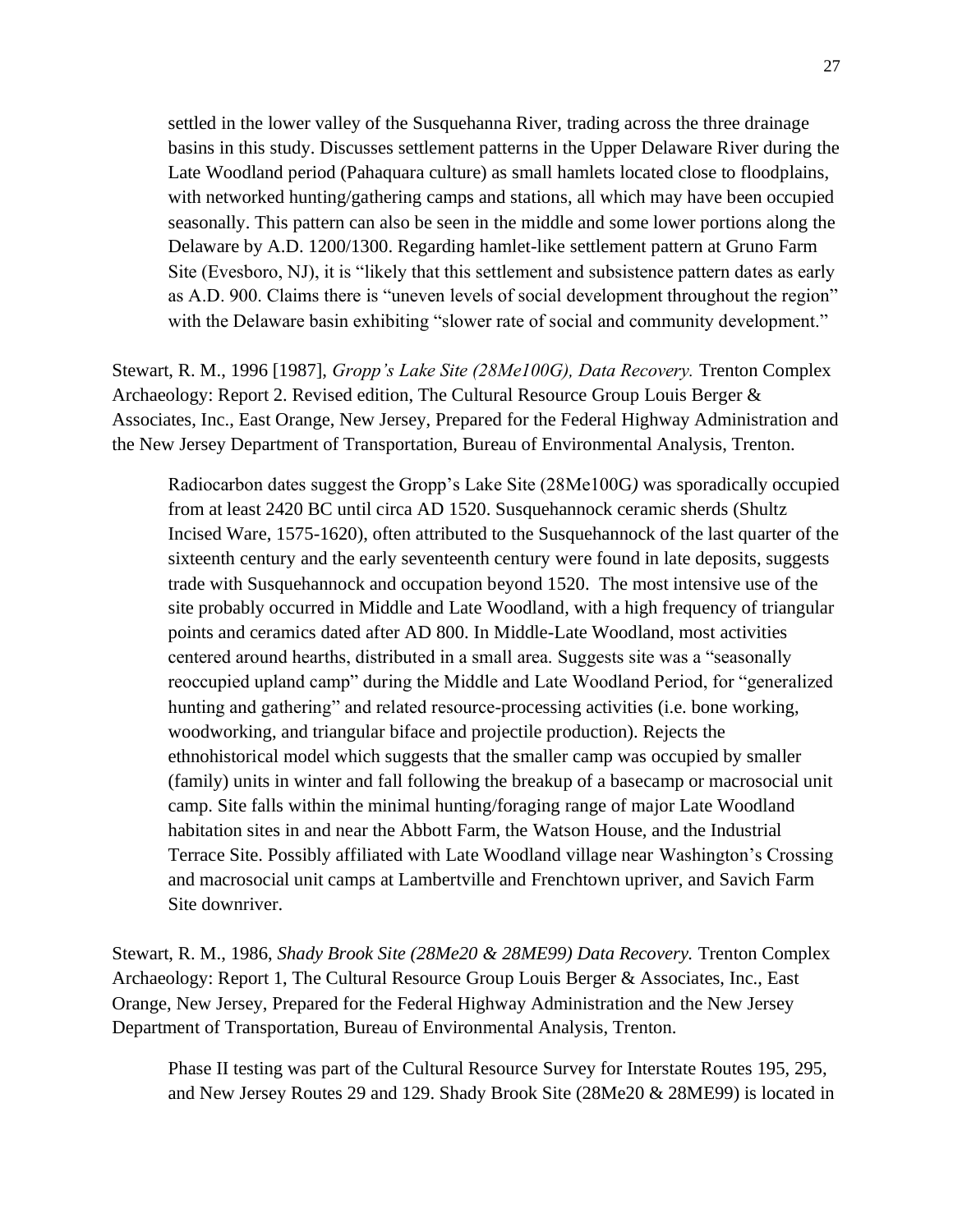the Arena Drive interchange area of I-295, and is connected to Abbott Farm. Site was intermittently occupied during Late Archaic through Late Woodland eras. Shultz Incised ceramics at Shady Brook Site represent an item received in trade, used and discarded. Author proposes the site was a satellite of a larger camp, used to exploit plant and animal resources or could be one of many small-group settlement movements. Perhaps associated with major Middle and Late Woodland habitation sites near Abbott Farm, and might suggest a possible Late Woodland village site near Washington's Crossing, upriver from the project area. Might also be associated with upriver Late Woodland macrosocial unit camps at Lambertville and Frenchtown. The ceramics at Shady Brook and Abbott Farm are most similar to assemblages from the Inner and Outer Coastal Plains and Piedmont Areas. Argues settlement patterns in Middle/Late Woodland era are markedly different with a dividing line at Philadelphia/Camden. South of this area, suggests a lack of villages.

Stinchcomb, G. E., Driese, S. G., Nordt, L. C., and P. M. Allen, 2012, A mid to late Holocene history of floodplain and terrace reworking along the middle Delaware River Valley, USA, *Geomorphology*, (169-170):123–141.

Thick environmental history of the Delaware River Valley, which may be useful for those looking to situate the seventeenth-century landscape in the longue durée.

Veit, R., 2002, *Digging New Jersey's Past: Historical Archaeology in the Garden State*, New Brunswick, New Jersey: Rutgers University Press.

Useful and expert overview of historical archaeology of New Jersey, focusing mainly on period of early European contact and later. Bibliography includes references to original archaeological reports. Counterpart to Mounier (2003).

Volk, E., 1911. *The archaeology of the Delaware Valley (Vol. 5)*, Cambridge, Massachusetts: Papers of the Peabody Museum of American Archaeology and Ethnology Harvard University.

Overview of archaeological research, especially in the Trenton area, up to 1911. Describes geology, human, and zooarchaeological findings. Features extracts from author's journals (1906-1910) and over 100 field photographs.

Wall, R. D., Stewart, R. M., United States Federal Highway Administration, Louis Berger and Associates Cultural Resource Group, and New Jersey Dept. of Transportation, Bureau of Environmental Analysis, 1996, *Sturgeon Pond Site (28Me114), Data Recovery* (Vol. 10), East Orange, New Jersey: Cultural Resource Group, Louis Berger & Associates.

Site 28Me114 (area of 5.5 acres) is the largest of six prehistoric archaeological localities all presumed to date from the late Middle Woodland and Late woodland Periods in the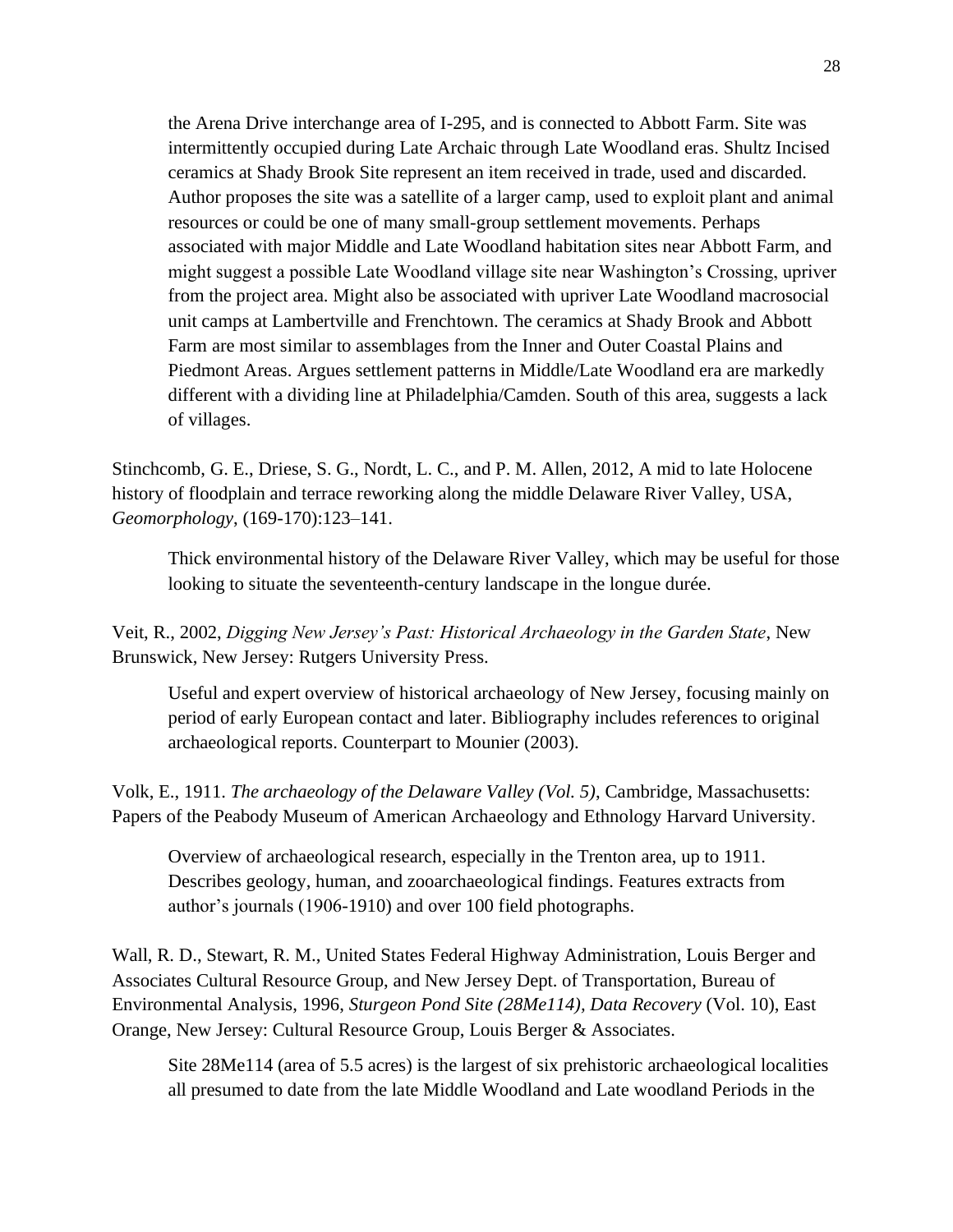vicinity of Sturgeon Pond and is part of the Abbott Farm National Landmark. The site is thought to have been used by small-groups or families as fishing camps, occupied during the spring to early summer, with more intensive occupation in the Late Woodland period. The site yielded information about tool manufacturing (local sources of chert, jasper, quartz), especially of triangular projectile points (bifacial reduction), micro-cores, and blade-like flakes (bipolar reduction) used in a composite tool industry. The stratigraphy of the site has also been useful for depositional histories of the Delaware Basin. The site likely dates to the early Middle Woodland, with the most major occupation in the Late Woodland Period. European goods (gunflint, glass beads, white clay pipes) were found in the uppermost strata, but the author suggests this represents only a brief occupation and that there was otherwise "no evidence of any substantial Contact period settlement."

Wall, R. D., Stewart, R. M., Cavollo, J., McLearen, D., Foss, R., Perazio, P., and J. Dumont, 1996, *Prehistoric Archaeological Synthesis, Trenton Complex Archaeology: Report 15*, The Cultural Resource Group Louis Berger & Associates, Inc., East Orange, New Jersey, Prepared for the Federal Highway Administration and the New Jersey Department of Transportation, Bureau of Environmental Analysis, Trenton.

Overview of data recovery fieldwork investigations in the Trenton area, adjacent to the Abbott Farm National Landmark. Sites include: Shady Brook, Gropp's Lake, Bordentown Waterworks, White Horse West, Carney Rose, Lister, Abbott's Lane, Area B, Area D, and Sturgeon Pond. Synthesizes most compelling finds and provides relevant maps, tables, and figures.

Zink, C., 1987, Dutch Framed Houses in New York and New Jersey. Winterthur Portfolio 22/4:265-294.

Provides insight into Dutch architectural styles in New Netherland, usually featuring "long, narrow [frame] structure with gables facing the streets, one-and-one half stories high" (280).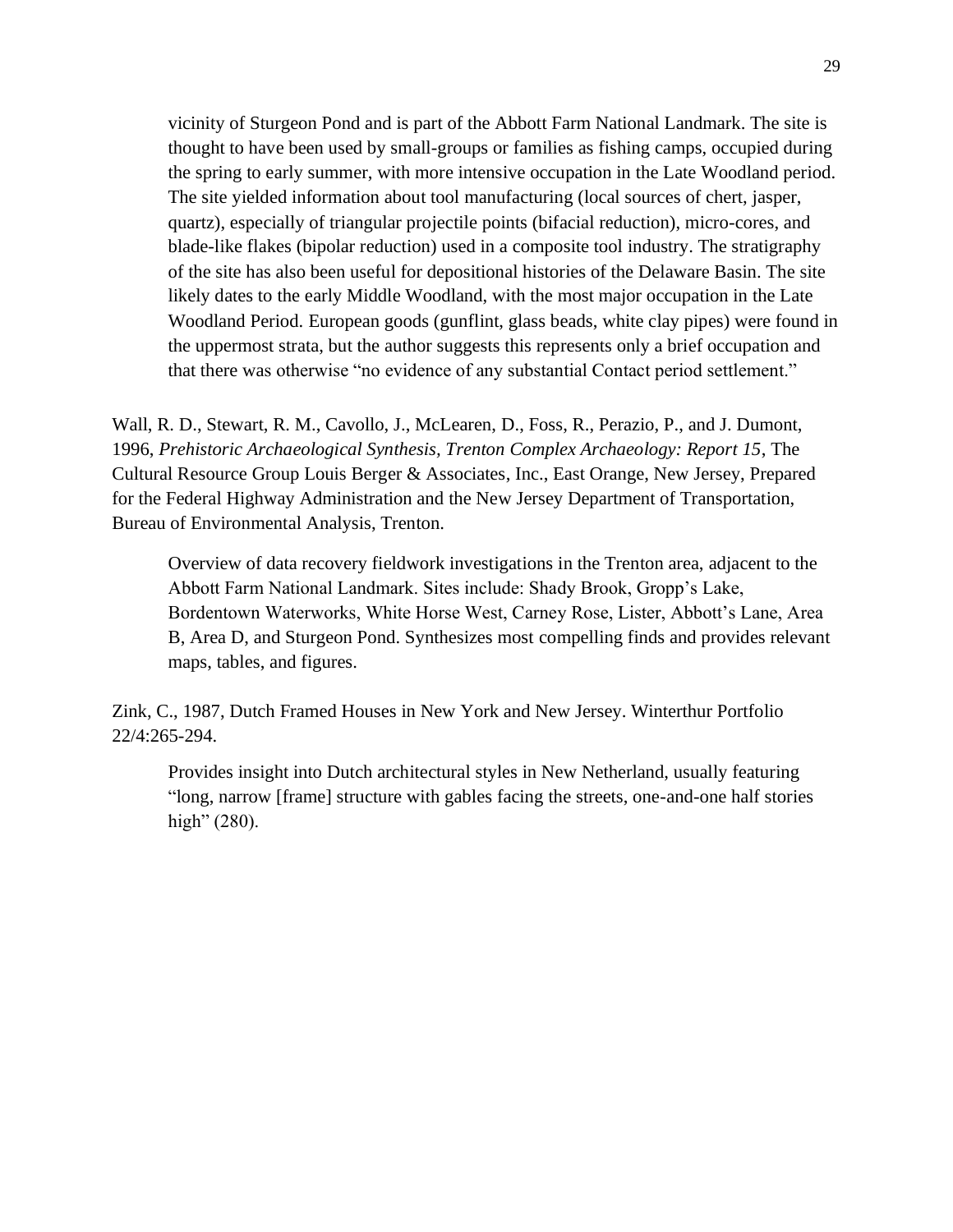## **Extended Bibliography**

Becker, M. J., 2017, The Lenape and the Origins of Indian Trade Silver: Brooches as Cultural Markers, *Pennsylvania Archaeologist* 87(2):1-31.

Blume, C. L., 2008, Working with the keepers of the land: Creating partnerships for preservation and management. In McManamon, F.P., Stout, A. and Barnes, J.A. (eds.) *Managing archaeological resources: Global context, national programs, local actions*, Philadelphia, PA: Routledge, 217-232.

Carr, K.W., Bergman, C., Rieth, C.B., Moeller, R.W. and B.K Means (eds.), 2020, *The Archaeology of Native Americans in Pennsylvania*. Philadelphia, PA: University of Pennsylvania Press.

Cotter, J. L., Roberts, D. G., and Parrington, M., 1992, *The buried past: An archaeological history of Philadelphia*, Philadelphia, PA: University of Pennsylvania Press.

Custer, J. F. (ed.), 1986, *Late Woodland cultures of the Middle Atlantic region*, Newark, DE: University of Delaware Press.

De Cunzo, L. A., 2013, Borderland in the middle: The Delaware colony on the Atlantic Coast. In Naum M., Nordin J., *Scandinavian Colonialism and the Rise of Modernity: Small time agents in a global arena*, New York, NY: Springer: 189-207.

De Cunzo, L. A., 1995, The culture broker revisited: historical archaeological perspectives on merchants in Delaware, 1760–1815, *North American Archaeologist*, *16*(3), pp.181-222.

De Cunzo, L. A., 2004, *A Historical Archaeology of Delaware: People, Contexts, and the Cultures of Agriculture*, Knoxville, TN: University of Tennessee Press.

Fitzpatrick, L., 2018, *"As is His Right," Seventeenth-century Scandinavian Colonists as Agents of Empire in the Delaware Valley*, Master's thesis, Department of History, Temple University, Philadelphia, PA.

Forks of the Delaware Chapter 14, 1980, The Overpeck site, 36BU5, *Pennsylvania Archaeologist* 50(3): 1-46.

Grossman-Bailey, I. and P. McEachen, 2003, Mantua Creek Watershed Case Study, Paper presented at the 70th Annual Meeting of the Eastern States, Archaeological Federation, Mount Laurel, NJ, November 15, 2003.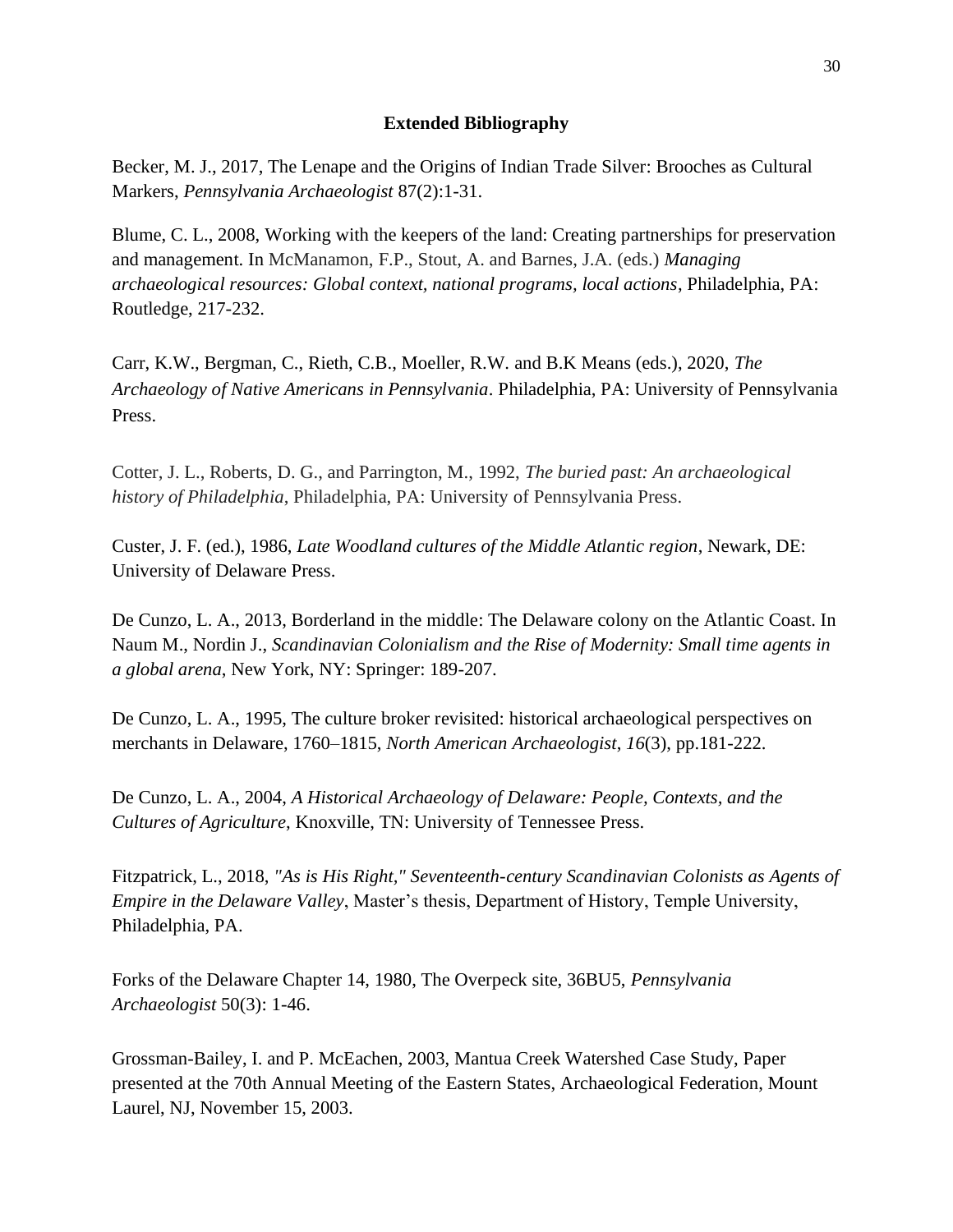Harris, M. D., and K. Morrell, 2014, *Bartram's Garden: Phase II Archaeological Excavation at 36PH14 South Meadow Area of Historic Bartram's Garden*, Volume II: Report and Appendices A through H, Technical Reports, Manuals, Specs and Studies, Philadelphia, Pennsylvania: Fairmount Park Historic Resources Archive.

Heite, E. F., and L. B. Heite, 1989, Report of Phase I archaeological and historical investigations at the site of Fort Casimir, New Castle, Delaware, *Bulletin of the Archaeological Society of Delaware* 25, New Series.

Hine, C. G., 1963[1909], *The Old Mine Road*, Rahway, NJ: Quinn & Boden Company, Inc.

Huey, P. R., 2010, "Dutch Colonial Forts in New Netherland," In Klingelhofer, E. (ed.), *First Forts: Essays on the Archaeology of Proto-Colonial Fortifications*, Leiden, Netherlands: Brill Publishers, 139-165.

Hunter Research, Inc., 2002, Archaeological Data Recovery Excavations and Monitoring New Jersey Route 29, City of Trenton, Mercer County, New Jersey. Volume 1. On file, New Jersey Department of Transportation (NJDOT), Trenton, New Jersey.

John Milner Associates, Inc., 1985, Stage I Archaeological Survey of Proposed Improvements at Waterfront Park, Gloucester City, Camden County, New Jersey. On file, New Jersey Historic Preservation Office (NJDEP), Trenton, New Jersey.

Kingsley, R., Schuldenrein, G. J., Robertson, J.A., and D.R. Hayes, 1991, Archaeology of the Lower Black Eddy Site (36-Bu-23), Bucks County, Pennsylvania: A Preliminary Report. *Pennsylvania Archaeologist* (1):19–75.

Kraft, Herbert, 1996, The Dutch, the Indians, and the Quest for Copper: Pahaquarry and the Old Mine Road. Seton Hall University Museum.

Leach, P., Wade P. Catts, and Craig Lukezic, 2013, The Starting Point in the History of New Castle: Geophysics and, Exploratory Archaeology at the Site of Fort Casimir, City of New Castle. Submitted to Delaware Division of Historical and Cultural Affairs (DHCA). Copies available from DHCA, Dover.

Marcopul, K. J., 2007, Native American land use in the Delaware Valley during the Late Archaic through the Late Woodland periods (3000 B.C.–A.D. 1650), Ph.D. dissertation, Department of Anthropology, Temple University, Philadelphia, PA.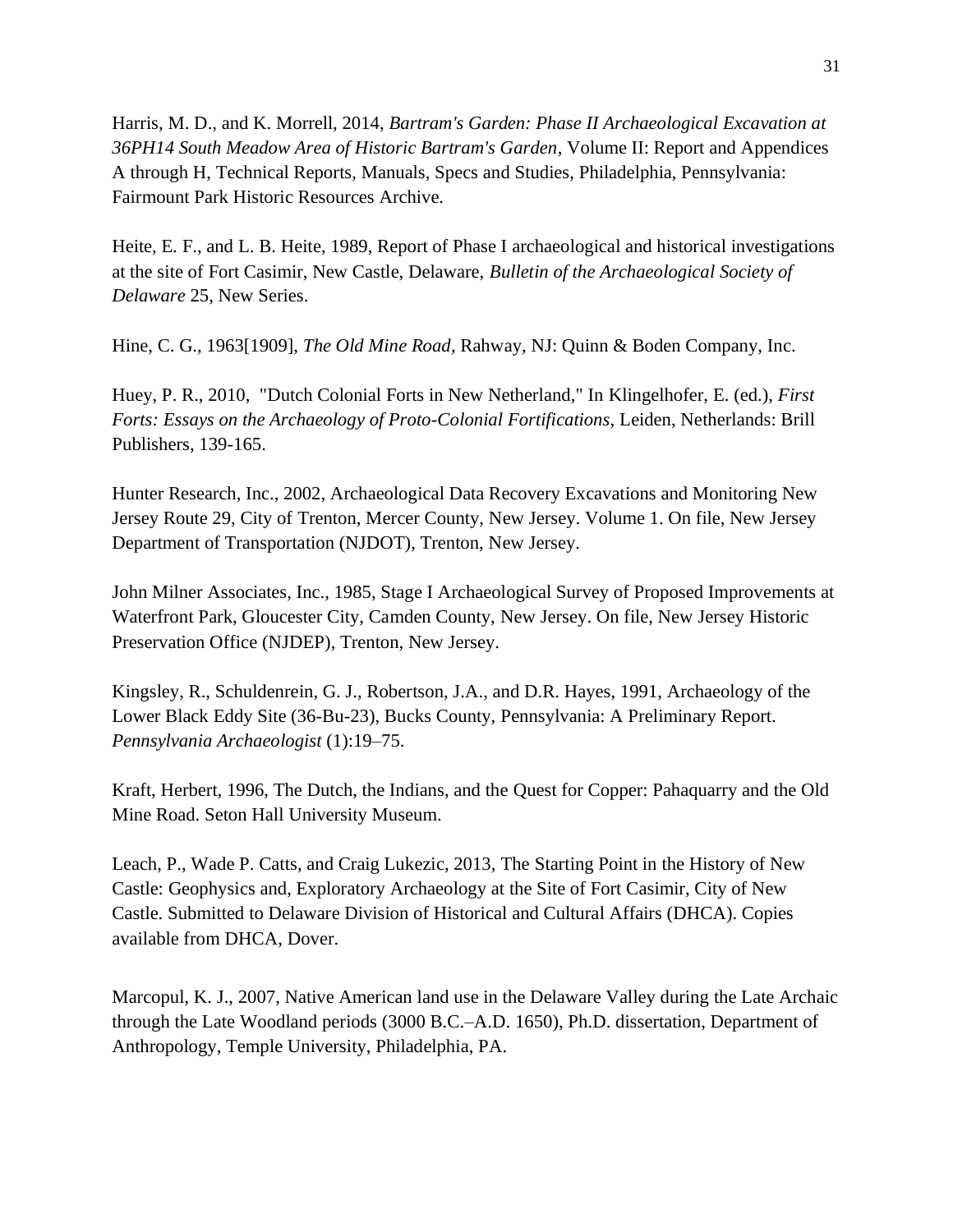Miller, G. L., Samford, P., Shlasko, E., and A. Madsen, 2000, "Telling Time for Archaeologists," *Northeast Historical Archaeology* 29 (Article 2), [https://doi.org/10.22191/neha/vol29/iss1/2.](https://doi.org/10.22191/neha/vol29/iss1/2)

Mooney, D., 2014, Hiding in plain sight: lessons learned about the continued preservation of native american sites in dense urban settings. Paper presented at 44th Annual Middle Atlantic Archaeological Conference, March 13-17, 2014, Langhorne, PA.

Pevarnik, G. L., Boulanger, M. T., and Glascock, M. D., 2008, Instrumental neutron Activation Analysis of Middle Woodland pottery from the Delaware Valley, *North American Archaeologist*, *29*(3):239-268.

Pietak, L. M., 1998, Body symbolism and cultural aesthetics: use of shell beads and ornaments by Delaware and Munsee groups, *North American Archaeologist,* 19(2):135-161.

Richard Grubb and Associates, Inc., 1998, Draft Stage IA Cultural Resources Survey Combined Sewer Overflow Planning Study, City of Camden and Gloucester City, Camden County, New Jersey. On file, New Jersey Historic Preservation Office (NJDEP), Trenton, New Jersey.

Rutgers University Center for Public Archaeology, 1996, Cultural Resource Inspection of Market and Hunter Street Sewer Reconstruction Gloucester City, Camden County, New Jersey. On file, New Jersey Historic Preservation Office (NJDEP), Trenton, New Jersey.

Schrabisch, M., 1930. *Archaeology of Delaware river valley between Hancock and Dingman's ferry in Wayne and Pike counties*. Harrisburg, PA: Pennsylvania Historical Commission.

Schuldenrein J. B., 1994, Alluvial Site Geoarchaeology of the Middle Delaware Valley: A Fluvial Systems Paradigm. *Journal of Middle Atlantic Archaeology* 10:1-21.

Schutt, A. C., 2007, *Peoples of the River Valleys: The Odyssey of the Delaware Indians*, Philadelphia, PA: University of Pennsylvania Press.

Skinner, A., and M. Schrabisch, 1913, A Preliminary Report of the Archaeological Survey of the State of New Jersey. Trenton, NJ: *Geological Survey of New Jersey Bulletin* (9).

Soderlund, J. R., 2014, *Lenape Country: Delaware Valley Society Before William Penn*, Philadelphia, PA: University of Pennsylvania Press.